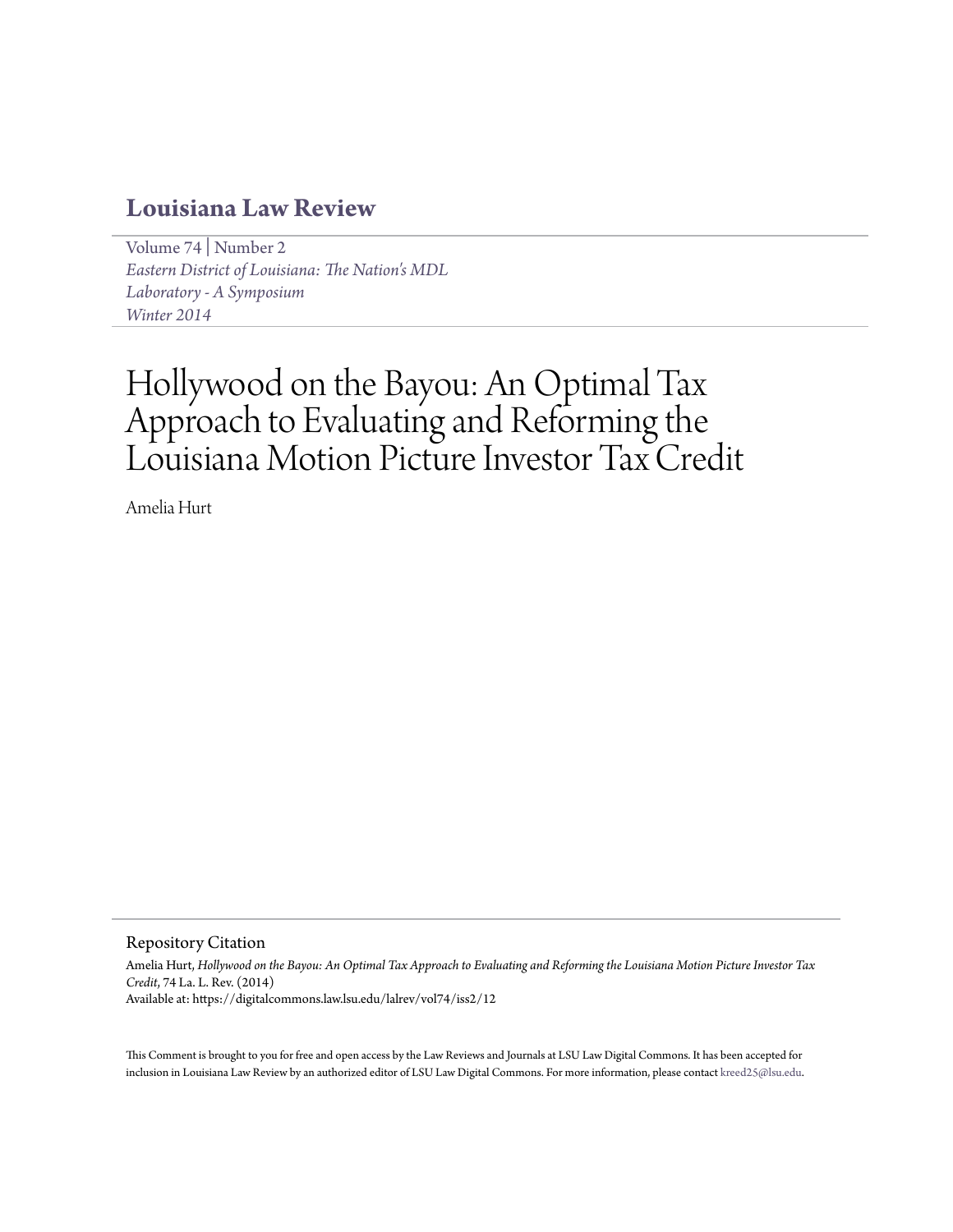# **Hollywood on the Bayou: An Optimal Tax Approach to Evaluating and Reforming the Louisiana Motion Picture Investor Tax Credit**

#### **INTRODUCTION**

As Louisiana experiences record-setting growth in the film industry, awareness of the Louisiana Motion Picture Investor Tax Credit  $(MPITC)^{1}$  is more widespread than ever.<sup>2</sup> In 1992, Louisiana was the first state to roll out a major film subsidy program.<sup>3</sup> Then in 2002, the Louisiana Legislature set out to "encourage development in Louisiana of a strong capital and infrastructure base for motion picture production in order to achieve an independent, selfsupporting industry."<sup>4</sup> Since the advent of the Louisiana MPITC, Louisiana has steadily gained recognition as a new hub for the film and television industry.<sup>5</sup> In 2011, a record 150 productions applied for the film tax credits. $6$  For the productions that qualify, the incentives are significant: a 30% tax credit for spending at least \$300,000 on productions filmed in Louisiana.

The MPITC has benefited the State of Louisiana considerably. Between 2008 and 2010, the annual volume of films produced in Louisiana increased by  $175\%$ <sup>8</sup> In 2010, the Louisiana film industry

 3. TIM MATHIS, LOUISIANA FILM TAX CREDITS: COSTLY GIVEAWAY TO HOLLYWOOD, LOUISIANA BUDGET PROJECT (Aug. 2012), http://www.labudget.org /lbp/wp-content/uploads/2012/08/LBP-Report.Louisiana-Film-Tax-Credits.pdf.

4. LA. REV. STAT. ANN. § 47:6007 (2009) (amended 2013).

 5. Richard A. Webster, *Year in Review: Hollywood South Sets New Records*, NEW ORLEANS CITY BUS. (Dec. 30, 2011, 2:51 PM), http://neworleans citybusiness.com/blog/2011/12/30/year-in-review-hollywood-south-sets-newrecords.

6. *Id.*

1

7.  $§$  47:6007(C)(1)(c)(i).

 8. CHERYL LOUISE BAXTER, FISCAL & ECONOMIC IMPACT ANALYSIS OF LOUISIANA'S ENTERTAINMENT INCENTIVES (2011), *available at* http://louisiana entertainment.gov/docs/main/louisiana\_entertainment\_2011\_economic\_impact\_an alysis.pdf.

Copyright 2014, by AMELIA HURT.

 <sup>1.</sup> For the duration of this Comment, the Louisiana Motion Picture Investor Tax Credit will be referred to as MPITC.

 <sup>2.</sup> The recent record-setting growth in Louisiana film production was largely expected in part because of the increase in highly publicized films since the Legislature's enactment of filmmaking tax incentives. *See* Mike Scott, *Louisiana Film Industry Passes Billion-Dollar Mark in Record-Setting 2011*, THE TIMES-PICAYUNE (Jan. 7, 2012, 5:00 AM), http://www.nola.com/movies/index.ssf /2012/01/louisiana \_film\_industry\_passes.html (noting that the Louisiana film industry's growth should come as no "surprise to anybody who's been paying attention over the past decade" because of the consistent increase in major studio films shot in Louisiana).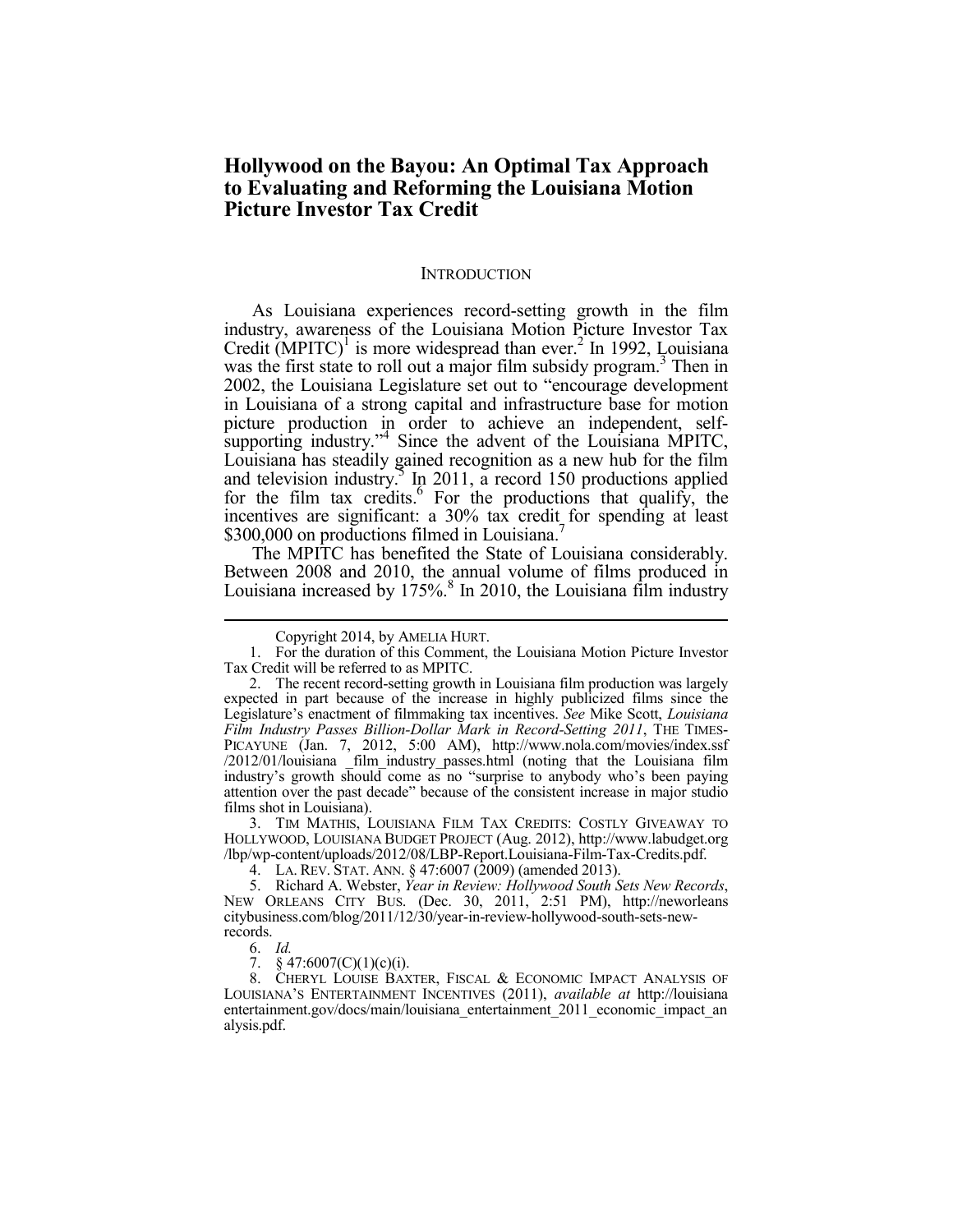became a billion-dollar player in the nationwide film market.<sup>9</sup> Louisiana is now ranked third in the country in film production activity, and the industry supports thousands of jobs in Louisiana that previously did not exist.<sup>10</sup> Additionally, motion picture production companies and their employees spend money that would not otherwise benefit Louisiana residents and businesses.<sup>11</sup>

Louisianans also enjoy the notoriety and excitement of living in "Hollywood South."<sup>12</sup> Some of the most highly publicized films released in 2012 took advantage of the MPITC. The popular *Twilight Saga: Breaking Dawn*, *Parts I and II* directly contributed \$189.3 million in economic activity in Louisiana while earning \$33.2 million in tax credits.<sup>13</sup> This translates to approximately \$5.70 in direct economic activity generated for every \$1 of state tax credits awarded.<sup>14</sup> Meanwhile, *Abraham Lincoln: Vampire Hunter* resulted in \$61.5 million in contributed economic activity and earned \$19.3 million in tax credits,  $^{15}$  which translates to approximately \$3.19 in direct economic activity for every \$1 in state tax credits awarded to the production.<sup>16</sup>

Unfortunately, these results do not tell the whole story. An economic analysis by BaxStarr Consulting Group showed that motion picture production generated \$27 million in state tax revenue in 2010 while the State certified \$196.8 million in tax credits.<sup>17</sup> This figure indicates that the State is paying roughly \$7.29 per every \$1 it collects as a result of the MPITC.<sup>18</sup> The State of Louisiana is losing

1

 12. Matthew J. Bailey, *Hollywood South: Why Film Credits Are Good for Louisiana*, 48 STATE TAX NOTES 715 (2008), *available at* http://thelouisiana wavestudio.com/pdfs/Tax\_Analyst\_LA\_Film\_Credits.pdf.

 13. Michelle Millhollon, *Panel to Review Tax Incentives*, THE ADVOCATE (July 1, 2012) (on file with the *Louisiana Law Review*). These economic contributions include payroll, purchases, and other economic activity in Louisiana.

 14. \$189.3 million/\$33.2 million = \$5.70 generated for every \$1 of state investment.

15. Millhollon, *supra* note 13.

 16. \$61.5 million/\$19.3 million = \$3.19 generated for every \$1 state investment.

17. BAXTER, *supra* note 8.

 18. \$196.8 million/\$27 million = \$7.29. *See also* Daryl G. Pupera, *Louisiana Department of Economic Development and Louisiana Department of Revenue Motion Picture Investor Tax Credit Program*, *Performance Audit*, LA. LEGIS.

 <sup>9.</sup> Scott, *supra* note 2.

 <sup>10.</sup> Adriana Lopez, *A New Economic Report Surfaces*, *but It Could Have a Hollywood South Ending*, FORBES (Aug. 10, 2012, 12:58 PM), http://www.forbes .com/sites/adrianalopez/2012/08/10/a-new-economic-report-surfaces-but-it-couldhave-a-hollywood-south-ending.

 <sup>11.</sup> John Grand, *Motion Picture Tax Incentives: There*'*s No Business Like Show Business*, 39 STATE TAX NOTES 10 (2006), *available at* http://taxprof .typepad.com/taxprof\_blog/files/2006-2997-1.pdf.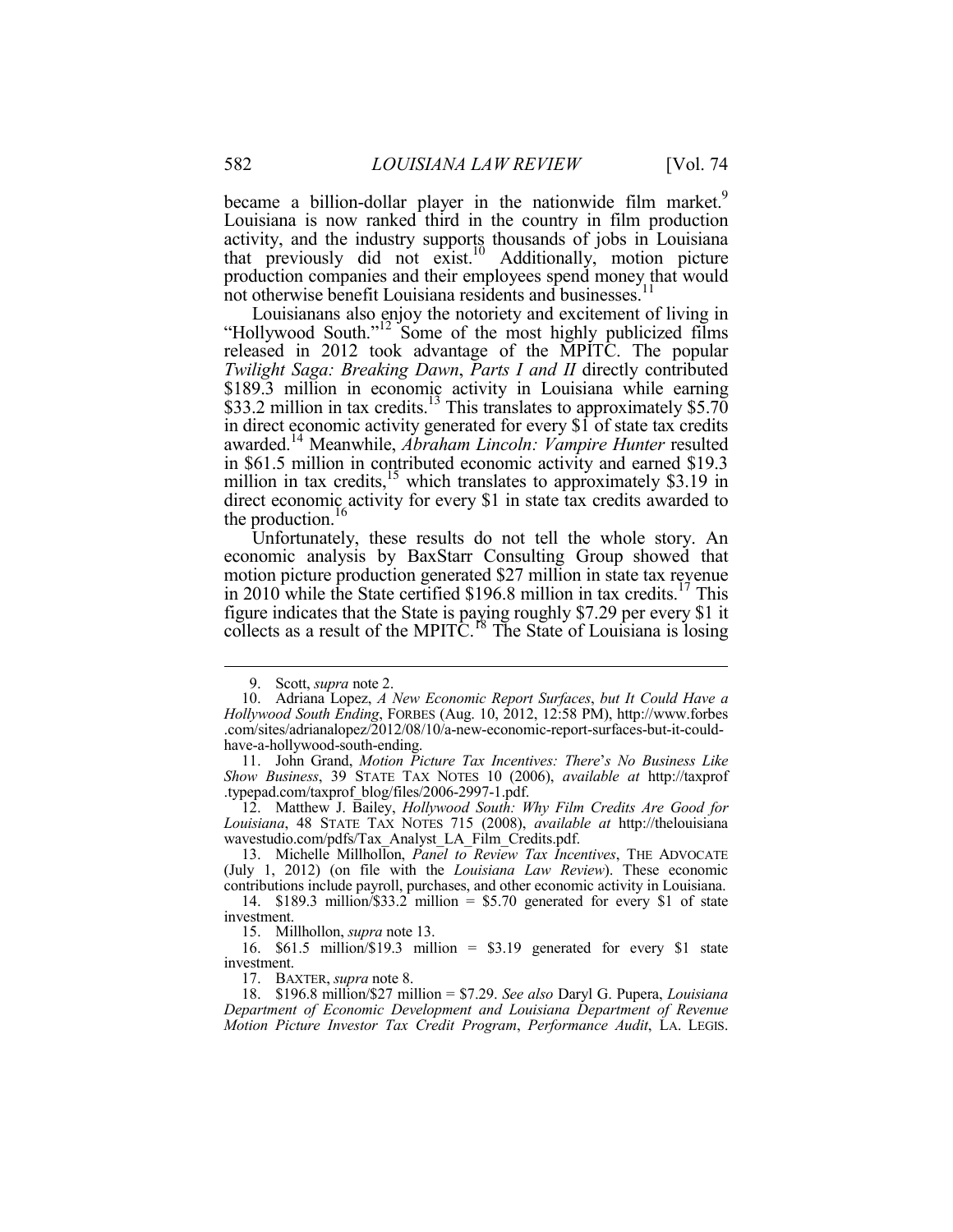money on the MPITC program at an alarmingly high rate, and the rapidly increasing number of applications from production companies wishing to utilize the program signifies even greater losses in the future.<sup>19</sup> Some claim the MPITC creates a so-called "corporate welfare," subsidizing wealthy movie producers at the cost of Louisiana taxpayers.<sup>20</sup> In the 2013 Louisiana Legislative Session alone, two amendments to the MPITC were proposed and one enacted.21Amid a hefty budget deficit, Louisiana is making huge cuts to higher education and healthcare, while certifying \$231 million in funds to subsidize the Louisiana film industry in 2012 alone.<sup>22</sup> Thus, Louisiana's film subsides are adding to an already devastating budget shortfall.

The MPITC as a tax policy has gathered widespread support for the creation of industry and jobs but is simultaneously receiving heavy criticism for the high cost imposed on Louisiana taxpayers.<sup>23</sup> To properly analyze any tax policy, analytical models separate efficiency and equity concerns to gain the clearest view of the tax policy's effectiveness.<sup>24</sup> The "optimal taxation" approach, one such way to analyze a tax policy, seeks to find a tax configuration that minimizes the loss in economic efficiency due to taxation while still reflecting society's attitude toward equity.<sup>25</sup> Using the optimal tax

 19. -86.28% Return on Investment ("R.O.I.") where R.O.I. = (Gain from Investment – Cost of Investment)/Cost of Investment.

20. MATHIS, *supra* note 3.

 21. H.B. 161, 2013 Leg., Reg. Sess. (La. 2013); Motion Picture Investor Tax Credit, S.B. 165, 2013 Leg., Reg. Sess. (La. 2013). Sen. Martiny's Senate Bill 165 was approved June 7, 2013.

 22. John Maginnis, *Louisiana*'*s Revenue Commission Looks for What Is Broken*, THE TIMES-PICAYUNE (Sept. 19, 2012, 8:49 AM), http://www.nola.com /opinions/index.ssf/2012/09/louisianas\_revenue\_commission.html. ("Lawmakers recognize that many of the existing  $42\overline{2}$  tax breaks do a lot of good, but they aren't sure which ones are not, or whether a fraction of the \$6.8 billion total would not be better spent on health care and higher education. . . . Louisiana's generous motion picture tax credit, at \$174 million in F[iscal] Y[ear] 11 and growing, has brought many productions and great industry exposure to the state, but, with some exceptions, has not resulted in the permanent jobs and capital investment earlier envisioned. But we are assured the pipeline of projects would quickly run dry without the state subsidy.").

23. *Id. See also* MATHIS, *supra* note 3; Bailey, *supra* note 12.

 24. Patrick B. Crawford, *The Utility of the Efficiency/Equity Dichotomy in Tax Policy Analysis*, 16 VA. TAX REV. 501, 502 (1997).

 25. Eric M. Zolt, *The Uneasy Case for Uniform Taxation*, 16 VA. TAX REV. 39, 42 (1996).

AUDITOR (Apr. 24, 2013), http://app1.lla.la.gov/PublicReports.nsf/5A685258 D794067E86257B57005B8D58/\$FILE/00032357.pdf ("The result is a net [fiscal] cost to the state of \$169.8 million for the calendar year 2010.").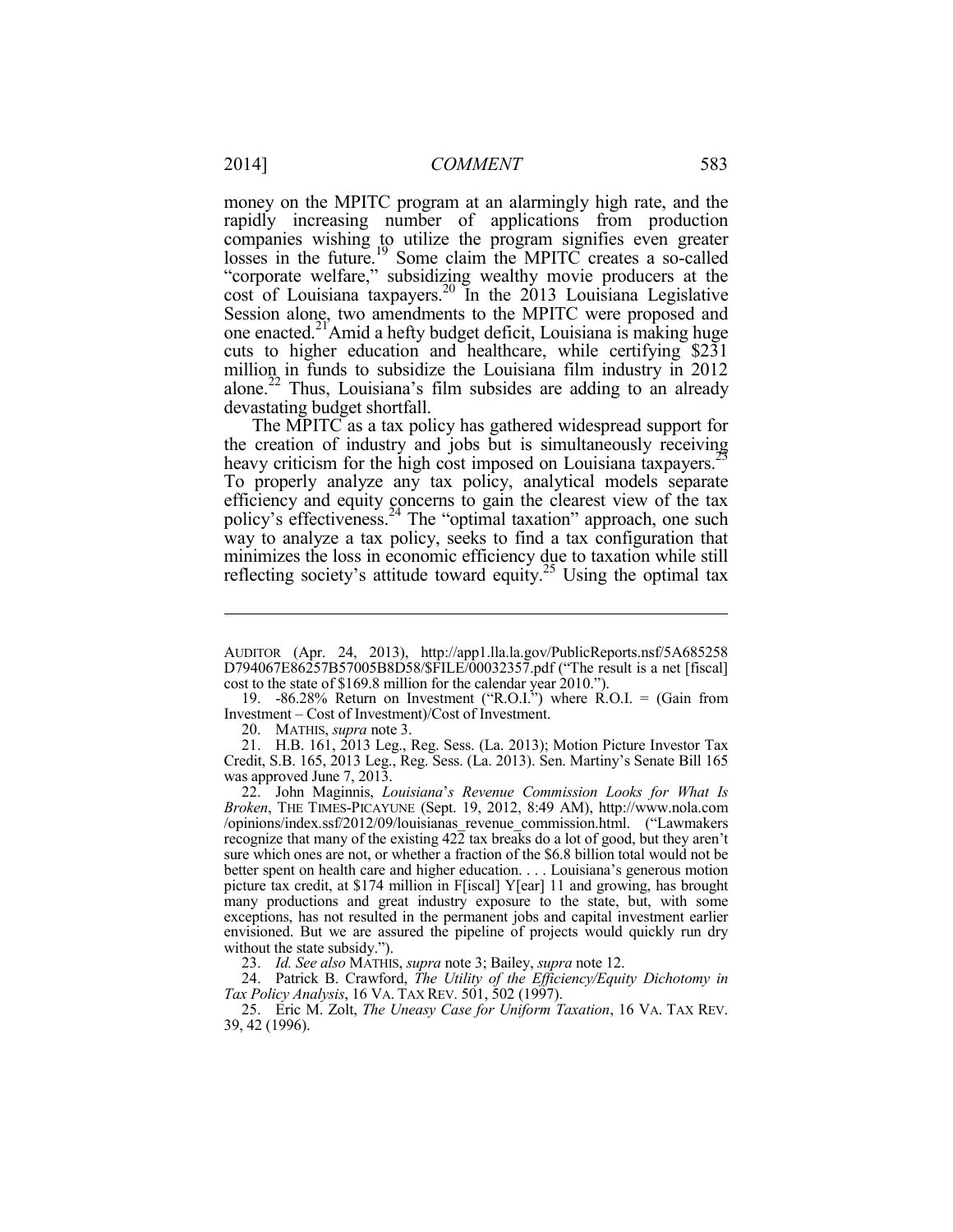approach, this Comment suggests that although the MPITC may provide benefits to the State, it must be scaled back to increase the economic efficiency and increase equity in the treatment of taxpayers.

Part I of this Comment explains how the MPITC awards credits and how the resale market of those credits functions. Next, Part II examines the efficiency of the MPITC, evaluating the tax credit under three models of efficiency, which indicate the credit is overaggressive and hence inefficient. Part III then scrutinizes the inequities of the MPITC. Finally, Part IV proposes the following three alterations to the program: (1) a statutory annual cap on the MPITC; (2) a methodology for awarding those credits in an auctionlike system; and (3) an explicitly limited definition of production expenditures. These alterations will make the MPITC both more efficient and more equitable by decreasing the size of the program.

#### I. HOW THE MOTION PICTURE INVESTOR TAX CREDIT IS DISTRIBUTED AND USED

The following discussion analyzes how Louisiana awards its tax credit and how that credit is then used by the production. Before credits are earned, the production must be state certified.<sup>26</sup> State certification has four components:

(1) The relevant department in, and the secretary of, the Louisiana Office of Economic Development (LED) must approve the production.

(2) The production must be domiciled and headquartered in Louisiana.

(3) The production must have a viable multimarket commercial distribution plan.

(4) The motion picture or television project must incur at least \$300,000 of production expenditures.<sup>2</sup>

Once a production is state certified, the investor is allowed a tax credit of 30% of the base investment made by that investor. $28$  The credits are awarded within 120 days of the receipt of the "production audit report" certifying that "the report of production expenditures presents fairly, in all material aspects, the production expenditures

 <sup>26.</sup> LA. REV. STAT. ANN. § 47:6007 (2009) (amended 2013).

 <sup>27.</sup> Jayne A. Calhoun, *Hooray for Hollywood! A Film-by-Film Primer on the Louisiana Film Industry's Blockbuster Success Thanks to Motion Picture Tax Incentives*, 58 LA. BAR JNL. 88, 90 (2010).

<sup>28.</sup>  $\S$  47:6007(B)(1). A "'[b]ase investment' means cash or cash equivalent investment made and used for production expenditures in the state for a statecertified production." *Id.*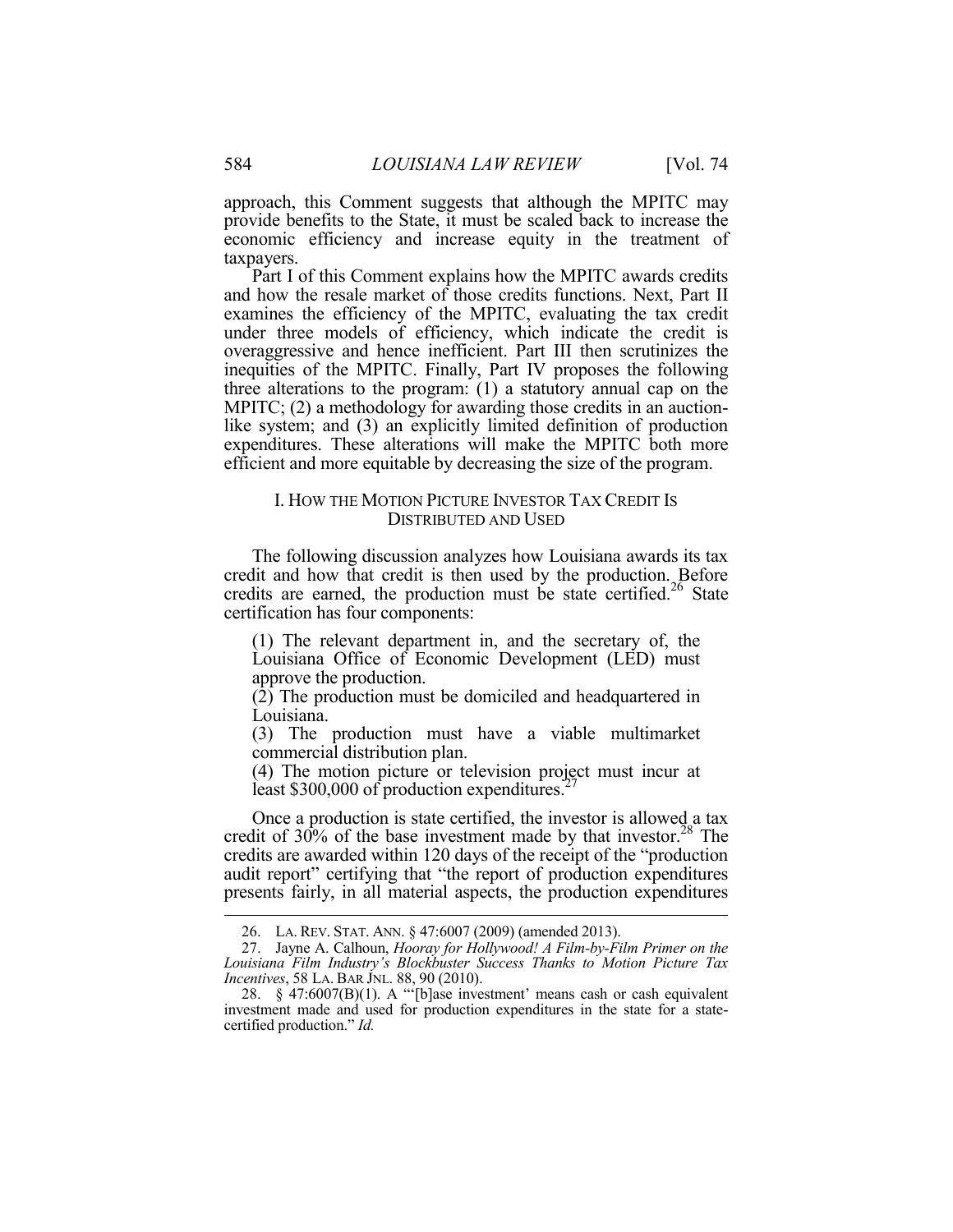expended in Louisiana pursuant to [the provisions of the MPITC]."29

The MPITC applies to a wide range of expenditures. The legislation has defined "production expenditures" as:

[P]reproduction, production, and postproduction expenditures in this state directly relating to a state-certified production, including *without limitation* the following: set construction and operation; wardrobes, makeup, accessories, and related services; costs associated with photography and sound synchronization, lighting, and related services and materials; editing and related services; rental of facilities and equipment; leasing of vehicles; costs of food and lodging; digital or tape editing, film processing, transfer of film to tape or digital format, sound mixing, special and visual effects; and payroll. This term shall not include expenditures for marketing and distribution, non-production related overhead, amounts reimbursed by the state or any other governmental entity, costs related to the transfer of tax credits, amounts that are paid to persons or entities as a result of their participation in profits from the exploitation of the production, the application fee, or state or local taxes.<sup>30</sup>

This expansive definition contributes to a high volume of credits awarded under the MPITC because practically any expense can be argued to fit under it, particularly due to the "without limitation"  $language.<sup>31</sup>$ 

Once the credits are awarded, they are applied after the total amount of tax liability due to the State is determined. Income taxes are only imposed on taxable income.<sup>32</sup> Taxable income refers to total taxable income minus deductions.<sup>33</sup> Taxable income is taxed at a rate determined by the amount of taxable income earned.<sup>34</sup> In Louisiana, this rate is 6% for those whose taxable income exceeds  $$50,000$ .<sup>35</sup> Applying this rate to the taxable income determines the

1

33. FREELAND ET AL., *supra* note 32, at 42.

34. *Id.*

 35. LA. REV. STAT. ANN. § 47:287.12(3) (2001). A single taxpayer earning more than \$50,000 but not in excess of \$100,000 dollars per year is taxed at 6%.

 <sup>29.</sup> Motion Picture Investor Tax Credit, S.B. 165, 2013 Leg., Reg. Sess. (La. 2013).

 <sup>30. § 47:6007(</sup>B)(9) (emphasis added).

<sup>31</sup>*. Id.*

 <sup>32.</sup> JAMES J. FREELAND ET AL., FUNDAMENTALS OF FEDERAL INCOME TAXATION 42 (15th ed. 2009). "Louisiana taxable income is computed by subtracting the federal income tax deductions allowed by [Louisiana Revised Statutes section] 47:287.85 from Louisiana net income, after adjustments." LA. REV. STAT. ANN. § 47:287.79 (2001).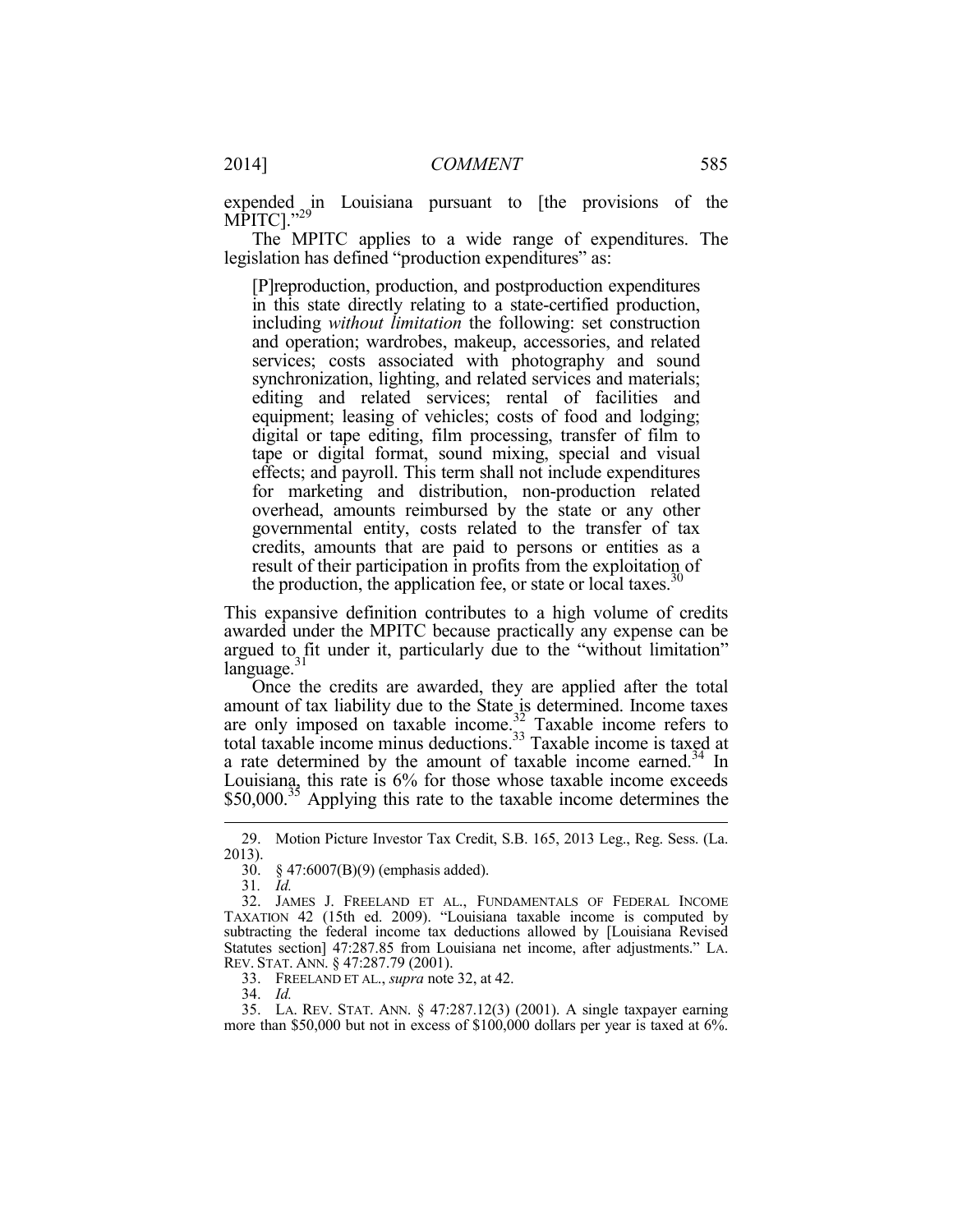dollar amount of tax liability.<sup>36</sup> Credits can then be applied to this amount to reduce the overall obligation of the taxpayer.<sup>37</sup>

To illustrate how the MPITC works using a simple example, assume an investor expended the statutory minimum of \$300,000 on a movie filmed in Louisiana.<sup>38</sup> Applying the MPITC's 30% credit, the investor thus receives a \$90,000 tax credit for the \$300,000 investment. Next, assume the movie earns \$1 million, and the investor is not realistically eligible for any deductions.<sup>39</sup> The taxable income is \$1 million, and this amount is taxed at  $6\%$ .<sup>40</sup> If the investor had Louisiana income tax liability, the investor would owe \$60,000 to the State and could offset this by the \$90,000 in earned credits.<sup>41</sup> Not only does the movie investor completely offset state tax liability, but the investor also has \$30,000 in leftover credits.

Compare this to an investor in the production of an unsubsidized good in Louisiana. For instance, if an investor in widget production earns \$1 million and also expends \$300,000, state income tax liability would be approximately \$60,000, or  $6\%$  of \$1 million.<sup>42</sup> The MPITC paid the movie investor's state income tax liability and also paid the investor \$30,000 in leftover credits, compared to the widget investor who had to pay the State the full \$60,000 without any help from the State whatsoever. The movie investor would have \$730,000 after-tax income, while the widget investor would have just  $$640,000.<sup>43</sup>$ 

1

 40. *Id.* at 46–47 (Taxable income = Gross income – Expenses – Possible Deductions); LA. REV. STAT. ANN. § 47:287.12 (2001).

 41. The taxable income in this case is \$1 million, taxed at 6%, meaning this investor has a \$60,000 state income tax liability. For simplicity, this model further assumes a flat tax rate, meaning all income earned will be taxed at the highest rate.

 42. The assumption of no business deductions is again unrealistic, but for the ease of calculation deductions are assumed to be zero. Therefore, this investor is taxed at 6% on the full \$1 million in income, assuming a flat tax rate. This creates the \$60,000 state income tax liability.

 43. The movie investor made \$1 million, spent \$300,000, but received \$30,000 in income tax credits, while the widget investor made \$1 million, spent \$300,000, and received no assistance to pay state income tax liability.

The rate increases to 8% on Louisiana taxable income in excess of \$200,000 dollars.

 <sup>36.</sup> FREELAND ET AL., *supra* note 32, at 43.

 <sup>37.</sup> *Id.* at 43.

 <sup>38.</sup> LA. REV. STAT. ANN. § 47:6007 (2009) (amended 2013).

 <sup>39.</sup> FREELAND ET AL., *supra* note 32, at 323. Likely, almost any business actor would be eligible for at least some deductions. This is because expenses paid or incurred during the taxable year are deductible and almost all business actors have some expenses. However, for the sake of simplicity in the calculations, deductions are assumed to be zero.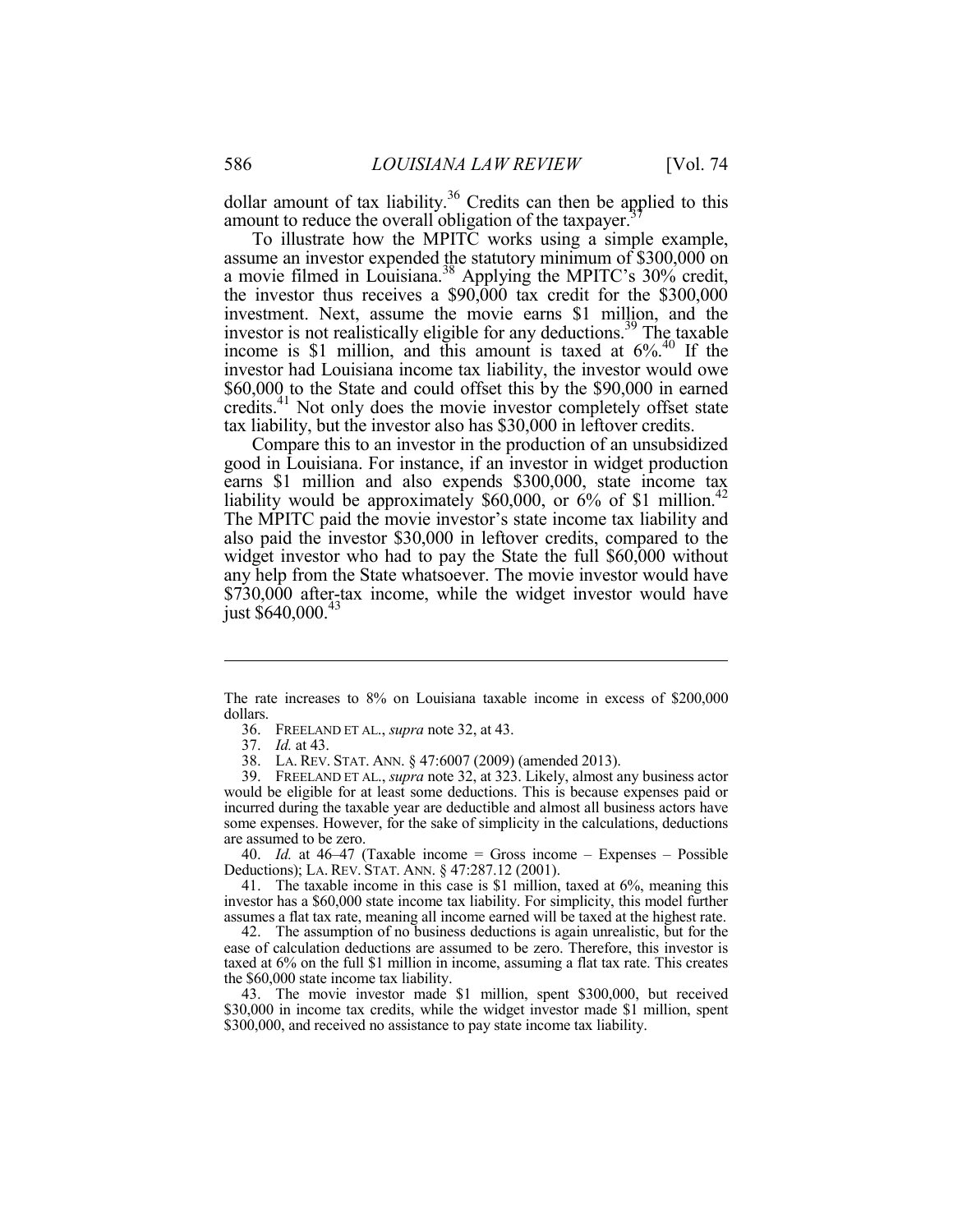Out-of-state producers drawn to Louisiana by the MPITC rarely have in-state tax liability, and even if they do, the value of the credits often far exceeds it, leaving the producers with leftover credits.<sup>44</sup> The manner in which Louisiana handles those leftover tax credits is one of the main sources of popularity of the program because production investors may transfer or sell unused credits.<sup>45</sup> When producers of films in Louisiana do not earn enough money in state to take full advantage of the tax credits, they can sell the credits back to the State or to entities that can use the credits themselves.<sup>46</sup> This process, which is referred to as "monetization," allows the producers to trade in their credits for cash.<sup>47</sup> The Louisiana Legislature has continued to support the MPITC's transferable nature, unequivocally preserving the transferability of the credits, despite calls for the disallowance of transfers.<sup>48</sup>

Though the MPITC explicitly allows those who were initially awarded the credits to sell them to any willing party, regardless of affiliation with the Louisiana film industry, the process is quite complex. As such, technical know-how is required to facilitate a transfer.<sup>49</sup> Tax credit brokerage firms—which specialize in monetization, certification, and the resale process—often assist film productions with this complex process.<sup>50</sup> They have relationships

 48. H.B. 161, 2013 Leg., Reg. Sess. (La. 2013) (proposed legislation that would repeal the authority for the credit to be transferred or sold); Motion Picture Investor Tax Credit, S.B. 165, 2013 Leg., Reg. Sess. (La. 2013) (preserved transferability provisions as adopted by the Louisiana Legislature).

 49. Louisiana Revised Statutes section 47:6007(C)(4) outlines the requirements for transferability including a \$200 fee. Louisiana Revised Statutes section  $47:6007(C)(4)(b)$  lays out the other requirements in pertinent part:

Transferors and transferees shall submit to the office, and to the Department of Revenue in writing, a notification of any transfer or sale of tax credits within thirty days after the transfer or sale of such tax credits. The notification shall include the transferor's tax credit balance prior to transfer, a copy of any tax credit certification letter(s) issued by the office and the secretary of the Department of Economic Development and, the transferor's remaining tax credit balance after transfer, all tax identification numbers for both transferor and transferee, the date of transfer, the amount transferred, a copy of the credit certificate, price paid by the transferee to the transferor, in the case when the transferor is a state-certified production, for the tax credits, and any other information required by the office or the Department of Revenue.

<u>.</u>

 <sup>44.</sup> RUTE PINHO, MONETIZING FILM TAX CREDITS (2011), *available at*  http://www.cga.ct.gov/2011/rpt/2011-R-0462.htm. These producers are required to file their state income tax in their home state, not Louisiana.

 <sup>45.</sup> Calhoun, *supra* note 27.

 <sup>46.</sup> LA. REV. STAT. ANN. § 47:6007(C)(4) (2009) (amended 2013).

 <sup>47.</sup> PINHO, *supra* note 44.

 $§$  47:6007(C)(4)(b).

 <sup>50.</sup> Bailey, *supra* note 12.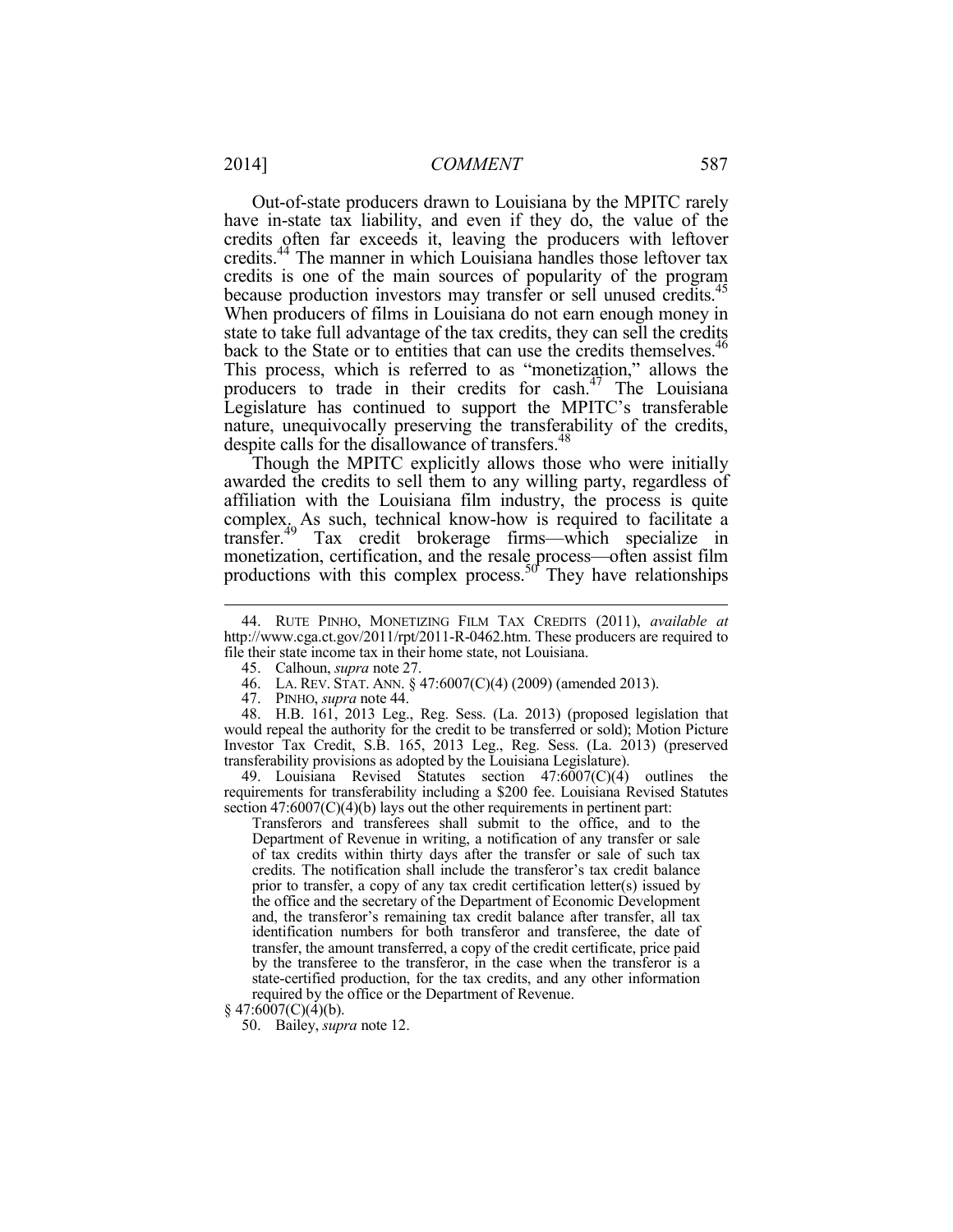with the major production companies and often buy huge quantities of those companies' leftover credits at a discount. The brokers then go through accounting and business management firms to sell the credits to taxpayers with large in-state tax liability, who then apply the full value of the credits against their tax liability.

Returning to the example of the minimum investor with \$30,000 in leftover credits, the resale market would work as follows: The investor would work with a brokerage firm to apply, certify, and receive the credits. Then the brokerage firm would purchase the leftover credits for some price, say \$0.80 on the dollar. The brokerage firm would work through the complicated transfer and pay the minimum investor \$24,000 for his leftover credits. Next the brokerage firm would contact a purchaser—typically an accounting firm—that would resell the credits to its clients to offset its clients' tax liabilities.<sup>52</sup> Louisiana Economic Development (LED) typically places the resale value between \$0.80 and  $$0.90$  on the dollar.<sup>53</sup> Presume the minimum investor used a broker that sold the credits for \$0.88 per credit; the broker would sell the credits to the purchaser for \$26,400. The purchaser could then offset its client's Louisiana tax liability by the full value of the credits, \$30,000. In this instance, the minimum investor made \$24,000, the brokerage firm made \$2,400, and the purchaser of the credits pocketed \$3,600 in offset tax liability.<sup>54</sup>

However, the role of brokers in the MPITC is waning. The State dramatically altered the resale market in 2009 when the Legislature added Louisiana Revised Statutes section 47:6007(4)(f)(ii), which authorizes investors to sell directly back to the State for \$0.85 on the dollar.<sup>55</sup> As a result, the brokers now must pay more than the state rate to remain competitive in the private resale market.

If a broker pays just over the state buyback value at \$0.86 on the dollar, the broker's profit on the transaction with the minimum investor shrinks to \$600.<sup>56</sup> Considering the \$200 fee imposed by the State and the complexity of orchestrating transfers, the broker would

<u>.</u>

 <sup>51.</sup> *Id.*

 <sup>52.</sup> *Id.*

 <sup>53.</sup> *Film FAQ*, LA. ECON. DEV., http://louisianaentertainment.gov/index .php/film/faq/incentive.

 <sup>54.</sup> The original producer was not only able to offset all state income tax liability but also sold the credits to the broker for the cash equivalent of \$24,000. Although the purchaser of the credits paid just \$26,400, the purchaser is able to offset his Louisiana state income tax liability by the full amount of the credits, \$30,000. Therefore, the purchaser was able to pocket the difference, \$3,600.

<sup>55.</sup> LA. REV. STAT. ANN. § 47:6007 (2009).<br>56. The broker would purchase the credit The broker would purchase the credits for \$25,800 and sell them for \$26,400.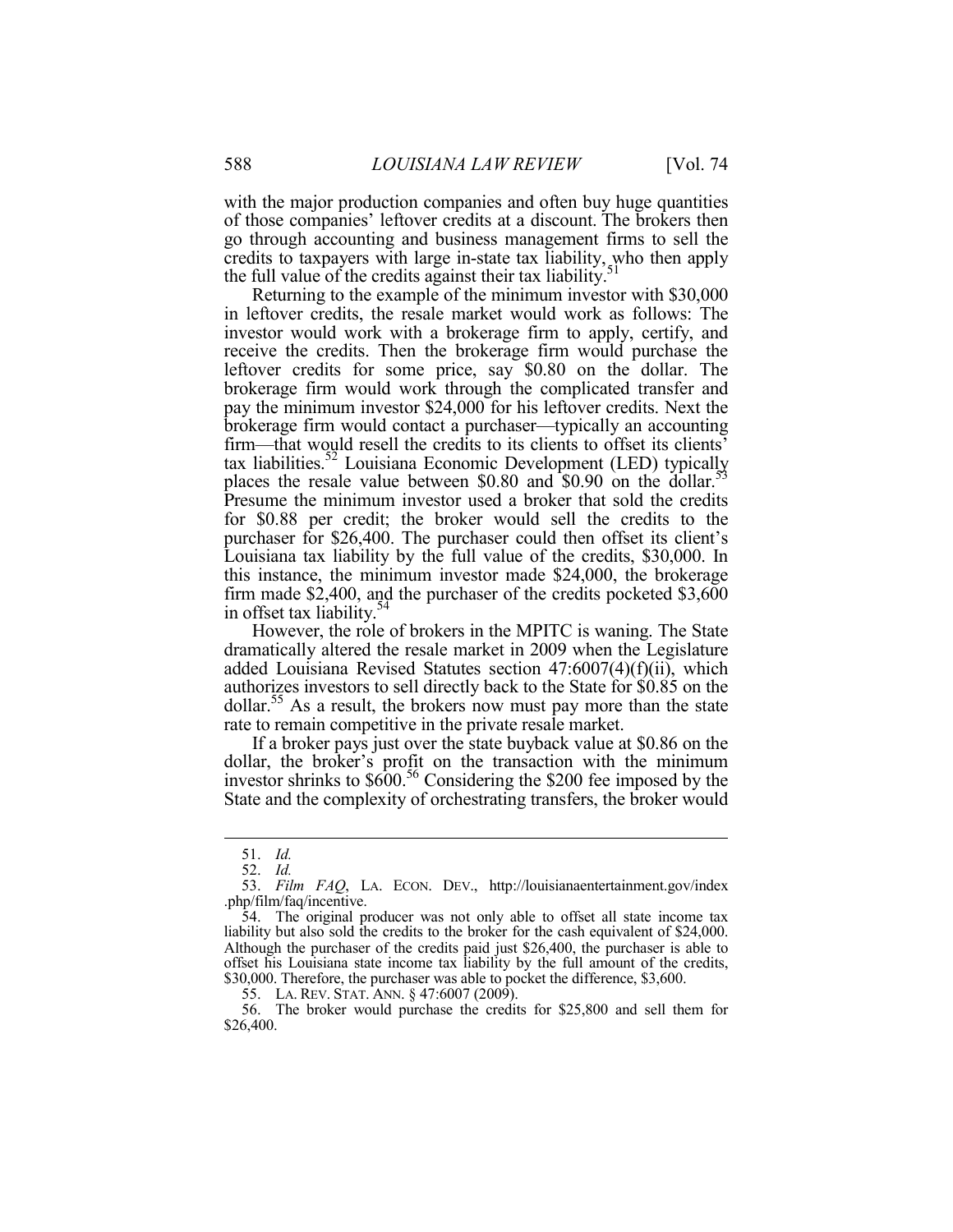have little incentive to engage in this transfer.<sup>57</sup> Further, some production studios have become experts in the MPITC and the transfer requirements.<sup>58</sup> The studios then work directly with accounting firms to sell the credits and bypass the broker's markup.<sup>59</sup>

While preserving the transferability of the MPITC, the Legislature recently took steps to better regulate the transfer process by establishing a central tax credit registry that specifically addresses the resale markets.<sup>60</sup> The Louisiana Tax Credit Registry Act imposes notice requirements on both the transferor and the transferee and provides for increased oversight of the resale market by the Department of Revenue.<sup>61</sup> Despite these changes, brokerage firms still engage in MPITC transfers, but their role is increasingly shrinking due to the State's buyback program, the studios' growing expertise, and increased State oversight.

#### II. EFFICIENCIES: ELASTICITY, EXTERNALITY CONCERNS, AND KALDOR–HICKS

The standard analytical model used in tax policy separates efficiency and equity issues to determine the efficacy of a tax. $62$ Efficiency is subject to different interpretations, and there are many conceptions of efficiency that can yield judgments of a tax policy.<sup>63</sup> However, it is important to note that these models make a number of assumptions, including the presence of rational actors and access to perfect information. While this often is not the case, these concepts still offer a valuable framework to make judgments about which tax policies are most efficient. Using three of these efficiency concepts, elasticity, externality concerns, and Kaldor–Hicks, it is evident that the subsidy Louisiana is providing to film producers in the MPITC is overaggressive and, therefore, inefficient.

 <sup>57.</sup> *See* § 47:6007(C)(4).

 <sup>58.</sup> Celtic Media Centre, which is located in Baton Rouge, Louisiana, advertises on its website that The Celtic Group, owner of Celtic Media Centre, "can help productions find Louisiana buyers for tax credits who may be willing to pay better than \$.85 on the dollar." *Tax Incentives*, CELTIC MEDIA CENTRE, www.celticmediacentre.com/filming\_in\_louisiana/tax\_incentives.

 <sup>59.</sup> *Id.*

 <sup>60.</sup> Tax Credits, H.B. 377, 2013 Leg., Reg. Sess. (La. 2013).

 <sup>61.</sup> *Id.*

 <sup>62.</sup> Crawford, *supra* note 24, at 502.

 <sup>63.</sup> Zolt, *supra* note 25, at 63.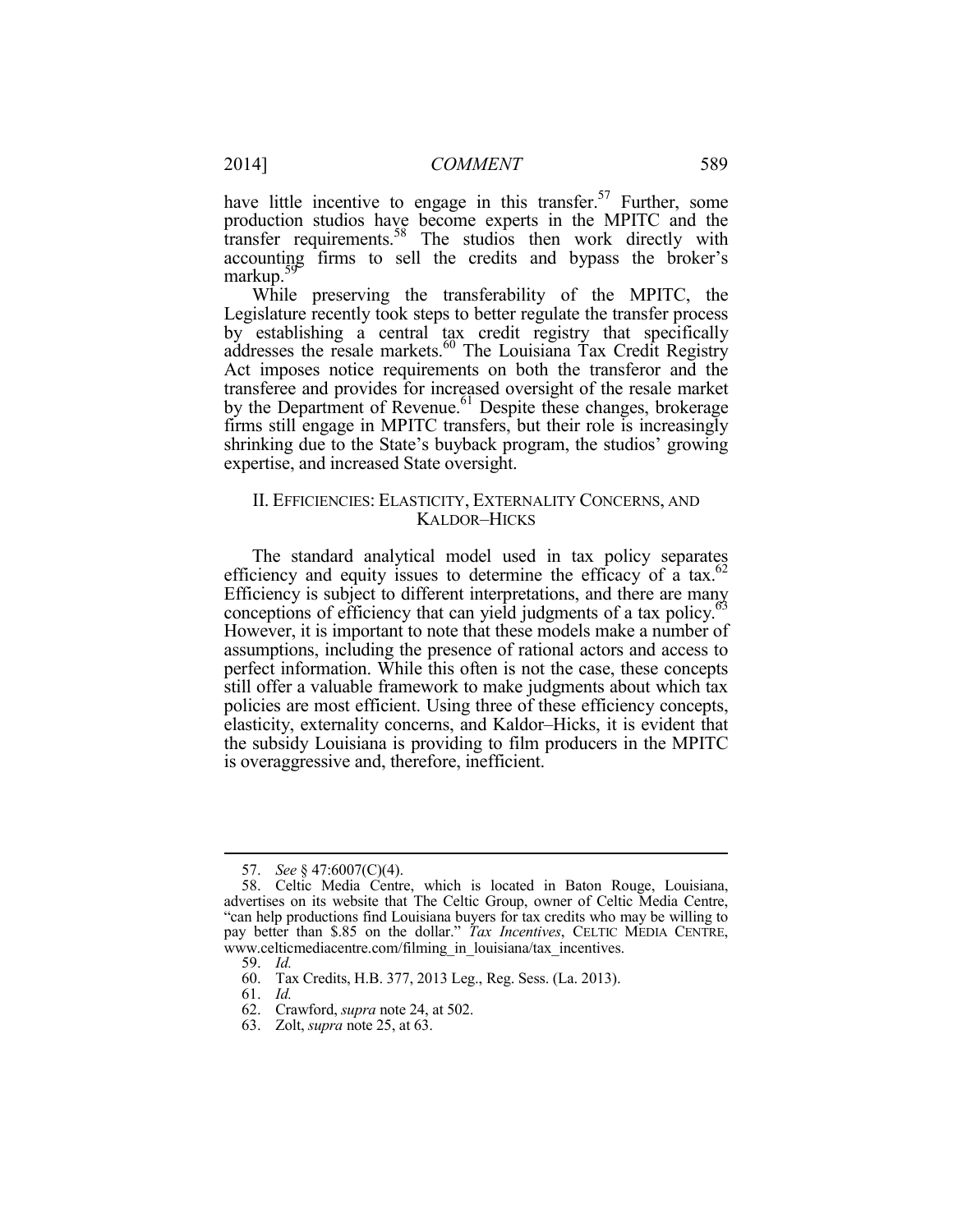## A. Elasticity of Supply and Subsidies<sup>64</sup>

To be an efficient subsidy, the MPITC must have the power to draw film producers from out-of-state markets.<sup>65</sup> From an economics standpoint, price elasticity of supply is one way to predict producers' willingness to relocate based on the MPITC. Price elasticity is an economic measure used to show the responsiveness of film producers to price change.<sup>66</sup> The supply of a perfectly inelastic good will not change even with a significant price change, while the supply of relatively elastic good will change more significantly with price variation.<sup>67</sup> Therefore, for the MPITC to be efficient and actually draw new producers, the price elasticity of supply for film production must be relatively elastic so that the change in price draws producers. Unfortunately, deriving the actual elasticity of supply for most commodities is a difficult task.<sup>68</sup> However, looking at the factors affecting the elasticity of supply, it can be reasonably inferred that film production in Louisiana is relatively elastic.<sup>69</sup>

The primary factor that influences the elasticity of supply is the availability of inputs, or how readily accessible the needed items for

 66. PAUL KRUGMAN, ROBIN WELLS & KATHRYN GRADDY, ESSENTIALS OF ECONOMICS 149 (Charles Linsmeler et al. eds., 3d ed. 2012) (stating that price elasticity of supply measures the response of producers to price changes.).

67. *Id.* at 150.

68. Zolt, *supra* note 25, at 67.

 69. *See infra* text accompanying notes 70–79 (concluding that the relevant indicators suggest film production is relatively elastic).

 <sup>64.</sup> This Section is derived from the idea of the Ramsey inverse-elasticity rule. *See generally* F.P. Ramsey, *A Contribution to the Theory of Taxation*, 37 ECON. J. 47 (1927). This rule states that the highest rate of taxes should be placed on those goods with the most relatively inelastic demand or supply. *Id.* The idea is that an efficient tax system will distort consumer and producer choice by the least amount possible. *Id.* Because an inelastic demand or supply means actors do not respond much to price change, placing a tax on those goods should not change their choices. *Id.* However, Ramsey, the economist who first derived this theory, did not believe in any subsidization, and therefore it would be incorrect to use the inverse-elasticity rule he first posited to justify a subsidy. *Id.* 

 <sup>65.</sup> For the Louisiana MPITC to really work, it would seem that it would need to attract out-of-state producers who would not have otherwise produced in Louisiana. In other words, the central idea of the MPITC is to increase the amount of money in Louisiana's economy rather than just increase the number of citizens making movies. There would seem to be little extra value in drawing Louisianans to film production, and this could even be harmful by creating an oversupply of filmmaking in Louisiana and an undersupply of other needed goods. If one analogizes Louisiana's economy to a pie, the goal is to grow the overall size of the pie, not to divvy it up differently. That is, the goal should be to attract new economic actors and their money rather than to encourage Louisianans to abandon unsubsidized industries to work in film production.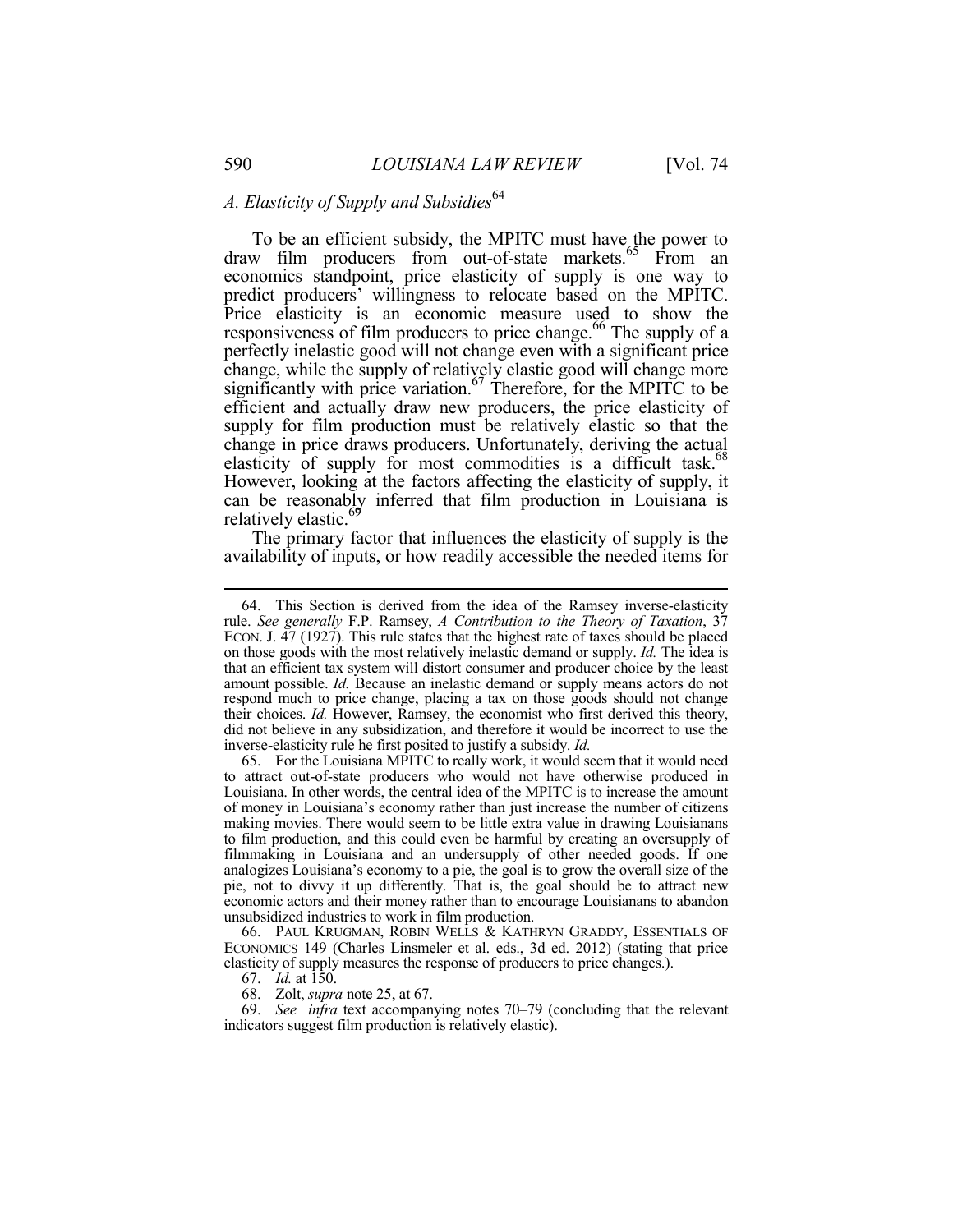production are.<sup>70</sup> California has the most readily available inputs for film production due to its infrastructure, trained workforce, and existing business base.<sup>71</sup> However, the MPITC has helped draw away significant numbers of productions.<sup>72</sup> When the MPITC makes film production cheap enough outside of California, producers will be incentivized to relocate and can do so thanks to the film industry's mobile nature.<sup>73</sup> Though the existing infrastructure in California and the costs of moving production decrease the film production industry's elasticity, the overall mobility of the industry allows producers to respond to changes in price with relative ease.<sup>74</sup>

Time is the second most important factor in determining the price elasticity of supply.<sup>75</sup> Generally, the longer any producer has to respond to price changes, the more relatively elastic supply will become because a longer timeframe allows a producer to make necessary changes to the current production to account for the price change.<sup>76</sup> For instance, a film producer needs time to research the MPITC and make the adjustments necessary to take advantage of it.

Generally, film productions are short-term projects that allow little time for adjustments.<sup>77</sup> Within productions, because of the expediency of shoots, the production location is likely fixed, making it difficult for the producer to respond to price changes during the production of one film. However, because individual productions wrap up fairly quickly, when a producer learns of a price change, there is time to respond by changing the location for the next

<u>.</u>

 <sup>70.</sup> KRUGMAN ET AL., *supra* note 66, at 150.

 <sup>71.</sup> Alex Ben Block, *Report Warns That California Isn*'*t Doing Enough to Retain Movie*, *TV Productions*, HOLLYWOOD REP. (June 14, 2012, 5:57 PM), http://www.hollywoodreporter.com/news/California-runaway-production-taxincentive-337952. Louisiana was the second most successful, behind only New

York, in drawing away productions from California during 2009 and 2010. *Id.* 72. *Id.*

 <sup>73.</sup> Jeff Adelson, *Film Tax Credits Cost State Too Much, Report Says*, NOLA.COM (Aug. 7, 2012, 9:45 PM), http://www.nola.com/politics/index.ssf /2012/08/film\_tax\_credits\_cost\_state\_to.html.

 <sup>74.</sup> Zolt, *supra* note 25, at 63.

 <sup>75.</sup> *See* KRUGMAN ET AL., *supra* note 66, at 150.

 <sup>76.</sup> *Id.*

 <sup>77.</sup> ECON. RESEARCH ASSOCS., LOUISIANA MOTION PICTURE, SOUND RECORDING AND DIGITAL MEDIA INDUSTRIES (2009), *available at* http://www .louisianaeconomicdevelopment.com/documents/additional-resources/ERA\_Enter tainment\_Report.pdf. The Stanley Kubrick film *Eyes Wide Shut* was proclaimed "one of the longest shoots ever bankrolled by a major studio" after it took around three years to finish shooting. Benjamin Svetkey, "*Behind the Scenes of "Eyes Wide Shut*", ENT. WKLY. (July 23, 1999), http://www.ew.com/ew/article/0,,204 71622\_272431,00.html.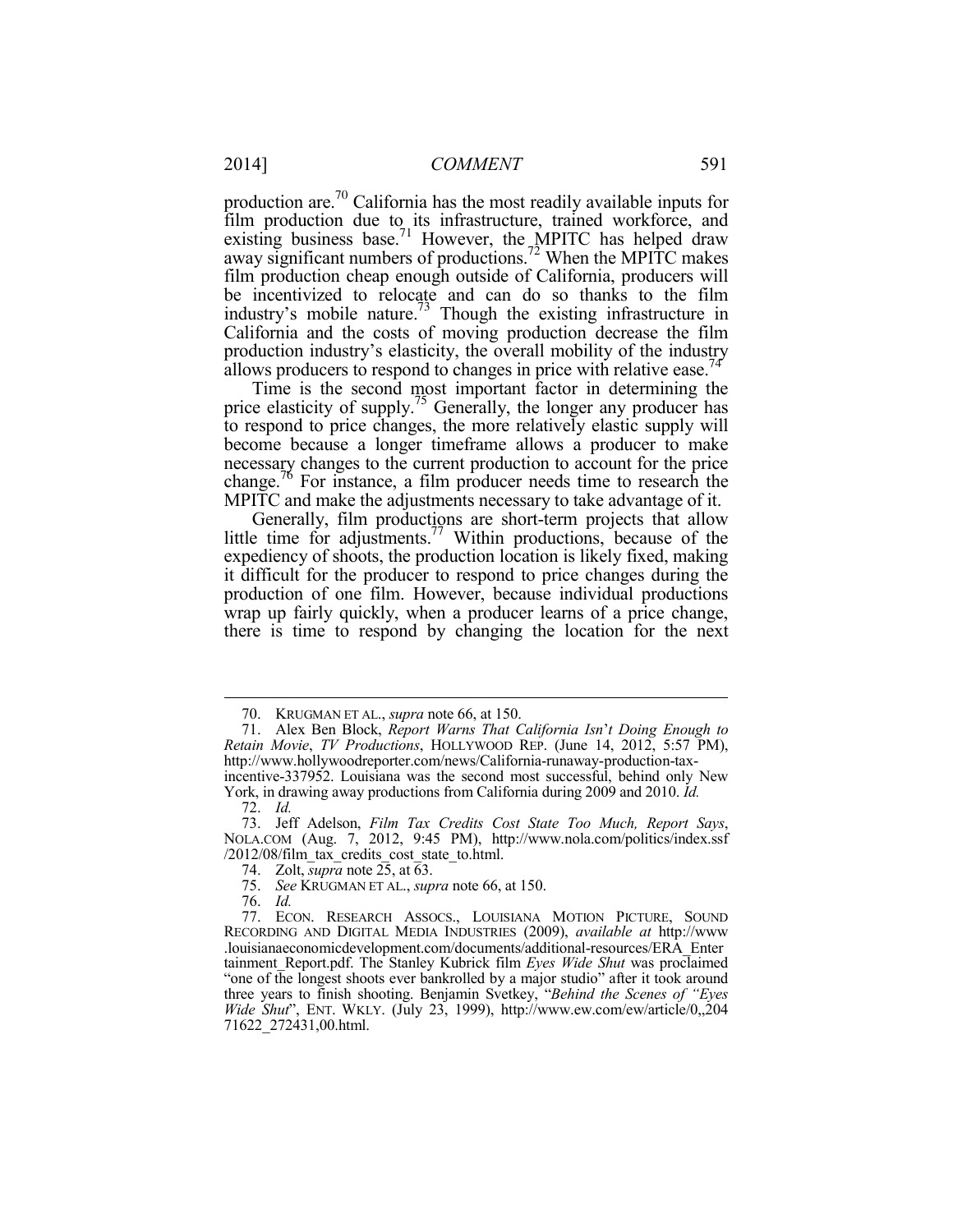production.<sup>78</sup> This also suggests a relatively elastic supply of film production. Since relevant indicators suggest that the supply of film production is likely elastic, assuming it is a reasonable goal to draw more film production to Louisiana, the MPITC *may be* efficient because it can effectuate its goal of drawing in new producers.<sup>79</sup>

#### *B. Efficiencies and Externalities*

Elasticity is just one method of evaluating tax policy efficiency. In a perfectly competitive market, market demand and market supply will intersect at the competitive equilibrium that is also the most efficient point, and if it is not at that point, the market will adjust to reach it. $80$  Therefore, if the film production market was in a perfectly competitive equilibrium before the intervention of the MPITC, the MPITC would be harmful because it would misallocate<br>resources.<sup>81</sup> However, externalities often inhibit perfectly However, externalities often inhibit perfectly competitive markets. An externality occurs when the action of one party makes another party worse or better off, yet the first party neither bears the cost nor receives the benefits of doing so. $82$ Externalities can arise either from the production of goods or from their consumption. $83$  Externalities can be positive or negative. $84$ Possible positive externalities caused by the film industry's presence in Louisiana are the creation of thousands of new jobs and, in turn, new taxpayers.<sup>85</sup> A negative externality might be high levels of pollution that make film production in Louisiana more costly.<sup>86</sup>

Both positive and negative externalities play an important role in determining if the MPITC is efficient. Economists have generally

 <sup>78.</sup> The producer is not locked into one location for long periods of time. Because of the quick film shoots, the producer can switch locations before the next production with ease.

 <sup>79.</sup> Both the availability of inputs and time factor suggest a relatively elastic supply.

 <sup>80.</sup> BRADLEY R. SCHILLER, ESSENTIALS OF ECONOMICS 119–22, 135 (8th ed. 2011).

 <sup>81.</sup> Interfering with a perfectly competitive market pushes the market to an equilibrium that is inefficient. This inefficiency creates social loss, or what is known in economic terms as "dead weight loss." This loss occurs by prohibiting wealth generating transactions that would have occurred but for the government intervention. JONATHAN GRUBER, PUBLIC FINANCE AND PUBLIC POLICY 125 (Sarah Dorger et al. eds., 3rd ed. 2011).

 <sup>82.</sup> *Id.* at 122.

 <sup>83.</sup> For the purposes of this Comment, only externalities resulting from the production of goods are relevant because the MPITC is a subsidy offered only to film producers.

<sup>84</sup>*. Id.* at 123.

 <sup>85.</sup> Lopez, *supra* note 10.

 <sup>86.</sup> *See infra* note 99.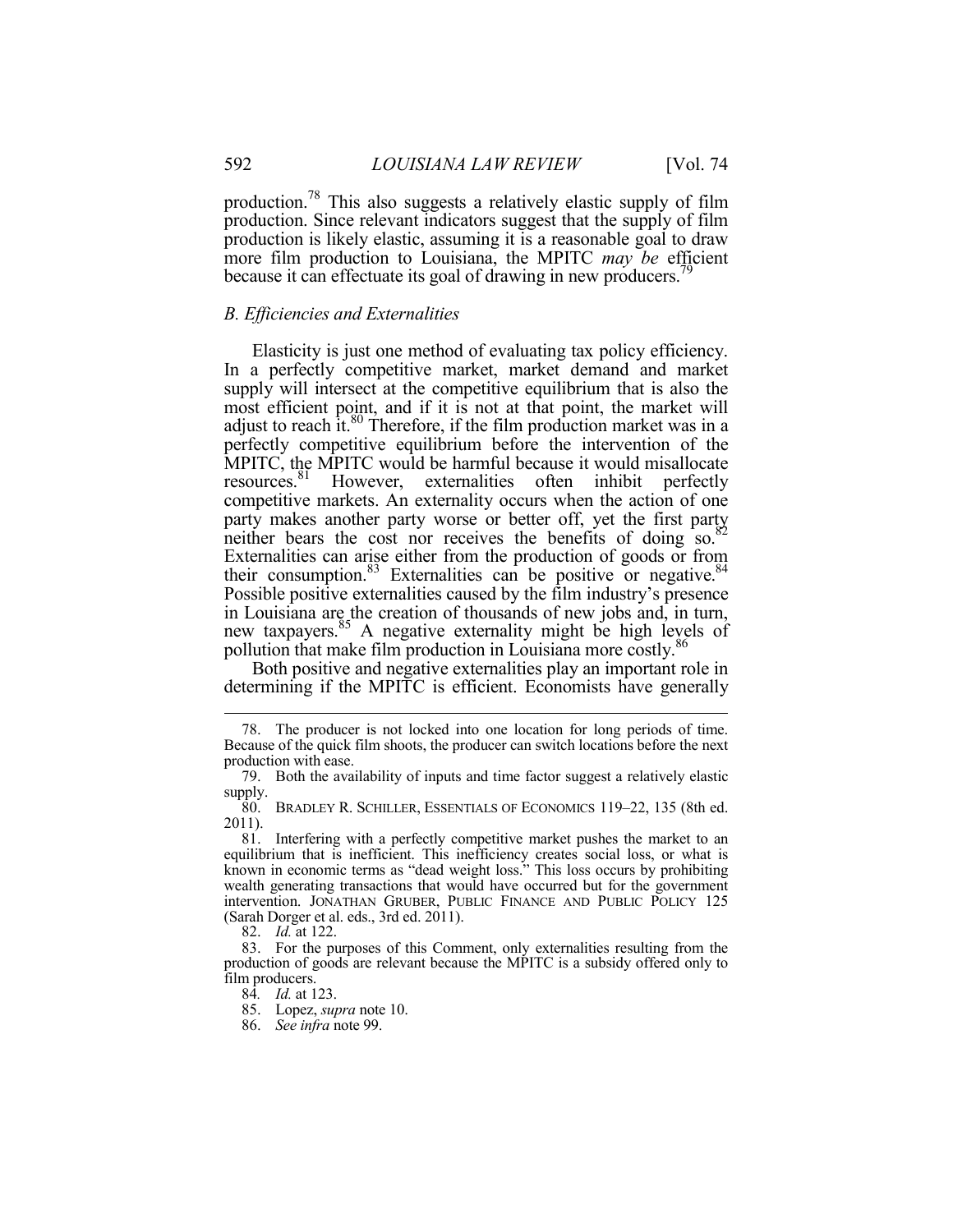accepted that where an externality is present, tax policy can be used as a tool for correcting inefficiencies in the competitive allocation of resources.<sup>87</sup> However, to be efficient, the level of government interference should mirror the size of the externality it seeks to confront.<sup>88</sup> Therefore, to determine if the MPITC is efficient based on its ability to properly confront externalities, it must be determined whether an externality exists and whether the externality is of similar size to the MPITC.

#### *1. Positive Production Externalities*

Positive production externalities occur when a firm's production increases the well-being of others without compensation from the benefitted party.<sup>89</sup> Generally, it is best to encourage this positive externality-generating activity to increase the benefits produced to other members of society. $90<sup>30</sup>$  To do this, the government subsidizes the behavior that generated the positive externalities so that the market price reflects the social value of the good.<sup>91</sup> The social value of the good is the private value to consumers plus the value of the positive externalities the good generates.<sup>92</sup> Tax credits can achieve this social value of production by making a good less expensive to produce so that producers will be incentivized to produce more of this positive externality-creating commodity.<sup>93</sup>

<u>.</u>

92. *Id.* 

 <sup>87.</sup> Agnar Sandmo, *Optimal Taxation in the Presence of Externalities*, 77 SWEDISH J. OF ECON. 86, 86 (1975), *available at* http://www.jstor.org/stable /3439329.

 <sup>88.</sup> *Id.*

 <sup>89.</sup> GRUBER, *supra* note 81, at 128.

Imagine the following scenario: There is public land beneath which there *might* be valuable oil reserves. The government allows any oil developer to drill in those public lands, as long as the government gets some royalties on any oil reserves found. Each dollar the oil developer spends on exploration increases the chances of finding oil reserves. Once found, however, the oil reserves can be tapped by other companies; the initial driller only has the advantage of getting there first. Thus, exploration for oil by one company exerts a *positive production externality* on other companies: each dollar spent on exploration by the first company raises the chance that other companies will have a chance to make money from new oil found on this land.

*Id.* 

 <sup>90.</sup> *Id.* at 129.

 <sup>91.</sup> Lily L. Batchelder, Fred T. Goldberg, Jr. & Peter R. Orszag, *Efficiency and Tax Incentives: The Case for Refundable Tax Credits*, 59 STAN. L. REV. 23, 44 (2006).

 <sup>93.</sup> Clinton G. Wallace, *The Case for Tradable Tax Credits*, 8 N.Y.U.J.L. & BUS. 227, 228–30 (2011).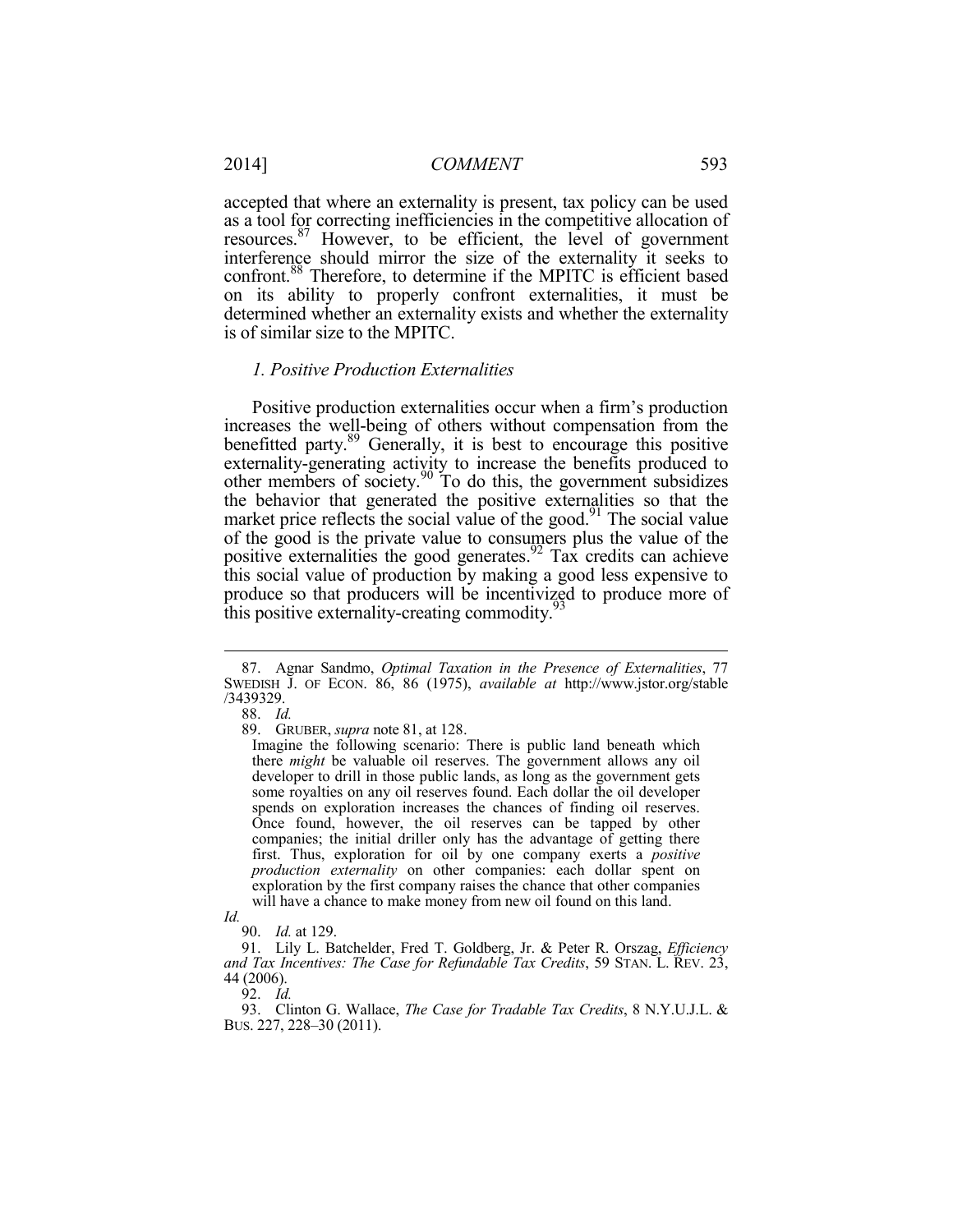Motion picture production in Louisiana is subsidized through the MPITC because the credits make production less expensive for producers.<sup>94</sup> This would only be efficient if in-state film production generated positive externalities, and the level of the subsidization would only be efficient if it equaled the value of the positive externalities being generated.<sup>95</sup> Possible positive externalities caused by film production include manual labor work, catering, transportation, and financial services, which also create thousands of new jobs and, in turn, new taxpayers within Louisiana.<sup>96</sup> Production staff frequent local businesses, which also causes many positive externalities. If these staffers are from out of state, the money they spend in local businesses would not have otherwise been infused into Louisiana's economy. Additionally, the new group of producers may entice other new businesses to relocate to Louisiana.

Although some positive externalities may be generated, for the MPITC to be efficient it is also essential that the level of the subsidy balance the externalities. The value of positive externalities is difficult to derive because it is impossible to differentiate between positive economic effects that are a result of the newly created film industry and those effects attributable to other factors. For instance, if an out-of-state worker from a film goes to a coffee shop everyday and spends money at that business, this is a positive externality. The only way to attempt an exact calculation of the positive externality generated by this worker, however, would be to require film workers to identify themselves to businesses where they spend and for businesses to record and report these sales separately from their regular business. However, considering the amount of credits awarded under the MPITC—\$231 million from just 2011 to 2012 the positive externalities would need to be huge for the MPITC to be efficient.<sup>97</sup>

Louisiana has yet to witness this scale of positive economic side effects.<sup>98</sup> From 2009 to 2012, real GDP grew in Louisiana by an average of 1.975%.<sup>99</sup> Compared to the amount being spent on the

1

 99. *Id.* It is important to note this figure encompasses the Great Recession; however, comparing Real GDP growth to other states yields the conclusion that Real GDP growth in Louisiana during this time was conclusively weak.

 <sup>94.</sup> *See* discussion *supra* Part I.

 <sup>95.</sup> *See* discussion *infra* Part II.C.1.

 <sup>96.</sup> Lopez, *supra* note 10.

 <sup>97.</sup> Maginnis, *supra* note 22.

 <sup>98.</sup> The average percent change in Real GDP from 2009 to 2012 was a modest 1.975% (3.2% in 2009; 5.8% in 2010; -2.6% in 2011; 1.5% in 2012). News Release, Bureau of Economic Analysis, U.S. Department of Commerce, Widespread Economic Growth in 2012, Table 1, *available at* http://www.bea.gov /newsreleases/regional/gdp\_state/2013/pdf/gsp0613.pdf. Comparatively, Louisiana's Real GDP growth ranked 30th in 2012. *Id*.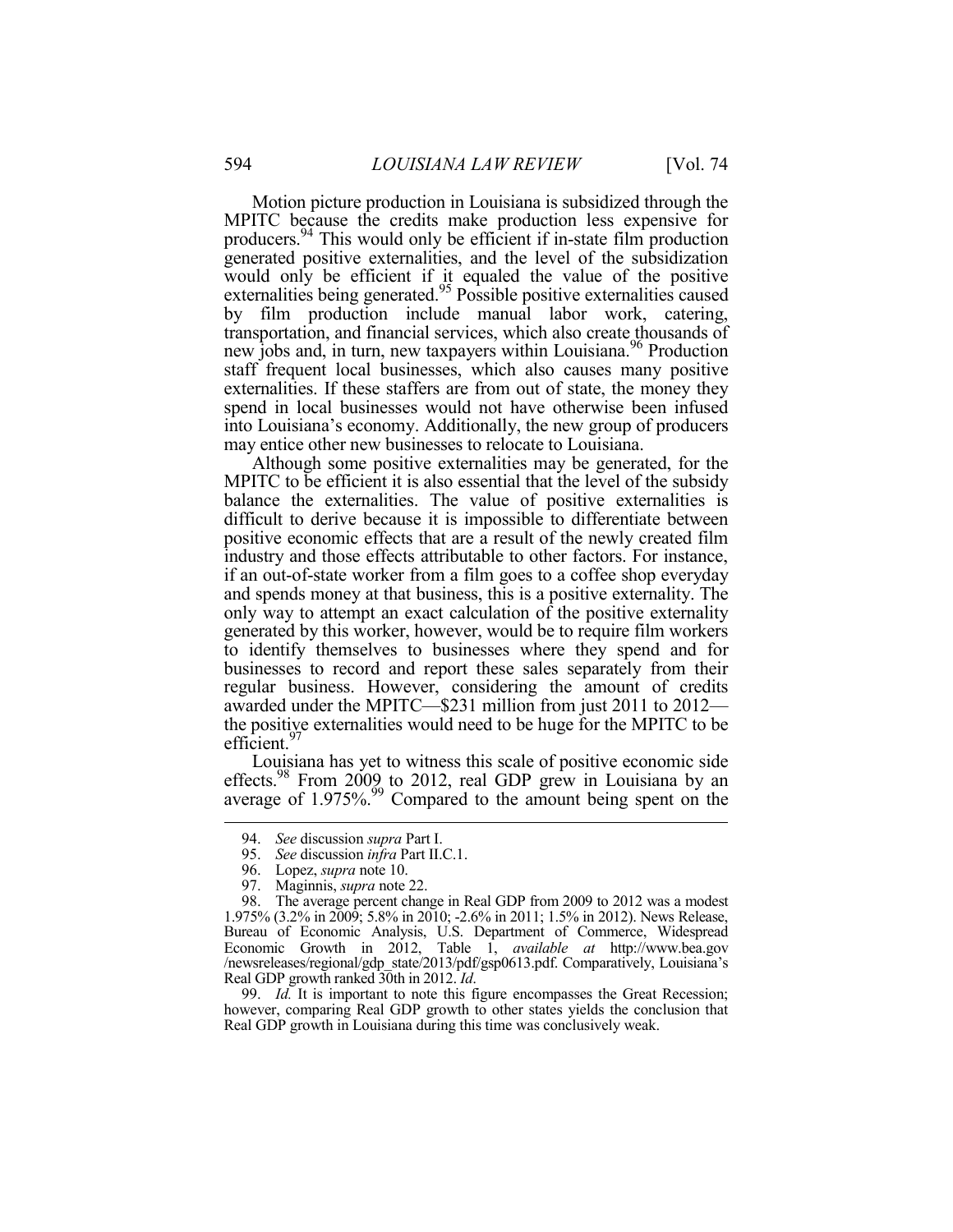2014] *COMMENT* 595

MPITC by Louisiana, this GDP growth is unimpressive and indicates that whatever positive production externalities created are not large enough to justify the MPITC's massive size.

#### *2. Negative Production Externalities*

Negative production externalities occur when a firm's production reduces the well-being of others who are not compensated by the firm.<sup>100</sup> Generally, the government provides subsidies to industries that would otherwise under-produce due to various market and governmental failures or externalities.<sup>101</sup> Subsidization through a tax credit is arguably more efficient than subsidization via direct governmental grants because the cost of determining which projects to subsidize is allocated to individuals receiving the credit.<sup>102</sup> This means those recipients will choose to subsidize their most valued project, and the government will not have to waste resources figuring out which projects to subsidize.<sup>103</sup> However, this subsidization is only efficient where there is a negative production externality present and the subsidization is commensurate to the externality.

Louisiana had a film industry before tax credits, which in itself is evidence there was never a large-scale negative externality facing Louisiana.<sup>104</sup> The success of the old Louisiana film industry was borne mostly by New Orleans as a popular setting for storylines and on-location filming.<sup>105</sup> Yet, even outside of the traditional New Orleans film industry in Louisiana, the State has a varied landscape that is attractive to film production. As one commentator noted,

 <sup>100.</sup> GRUBER, *supra* note 81, at 124. The classic example of a negative externality is pollution. For instance, say a steel plant is located next to a river and dumps the sludge produced as a by-product into the river. This sludge then floats downstream into a traditional fishing area. The sludge kills the fish and imposes a cost on the fisherman who finds it increasingly more time consuming to find live fish.

 <sup>101.</sup> Miranda Perry Fleischer, *Equality of Opportunity and the Charitable Tax Subsidies*, 91 B.U.L. REV. 601, 611 (2011).

 <sup>102.</sup> *Id.* at 612.

 <sup>103.</sup> *Id.*

 <sup>104.</sup> Vicki Mayer & Tanya Goldman, *Hollywood Handouts: Tax Credits in the Age of Economic Crisis*, JUMP CUT, http://www.ejumpcut.org/archive/jc52.2010 /mayerTax/ (last visited Nov. 4, 2013). Early films like *Mephisto and the Maiden*, 1909, *Tarzan of the Apes*, 1918, and *My Old Kentucky Home*, 1922, attracted directors, actors, and other early film professionals to the State.

 <sup>105.</sup> *Filmography: 1898–1980*, LA. FILM MUSEUM, http://louisianafilm museum.org/Louisiana\_Filmography.html (listing early Louisiana films such as *The Flame of New Orleans*, 1941, *Panic in the Street*, 1950, *A Street Car Named Desire*, 1951, *King Creole*, 1958, *Toys in the Attic*, 1963, *The Cincinnati Kid*, 1965, *Easy Rider*, 1969).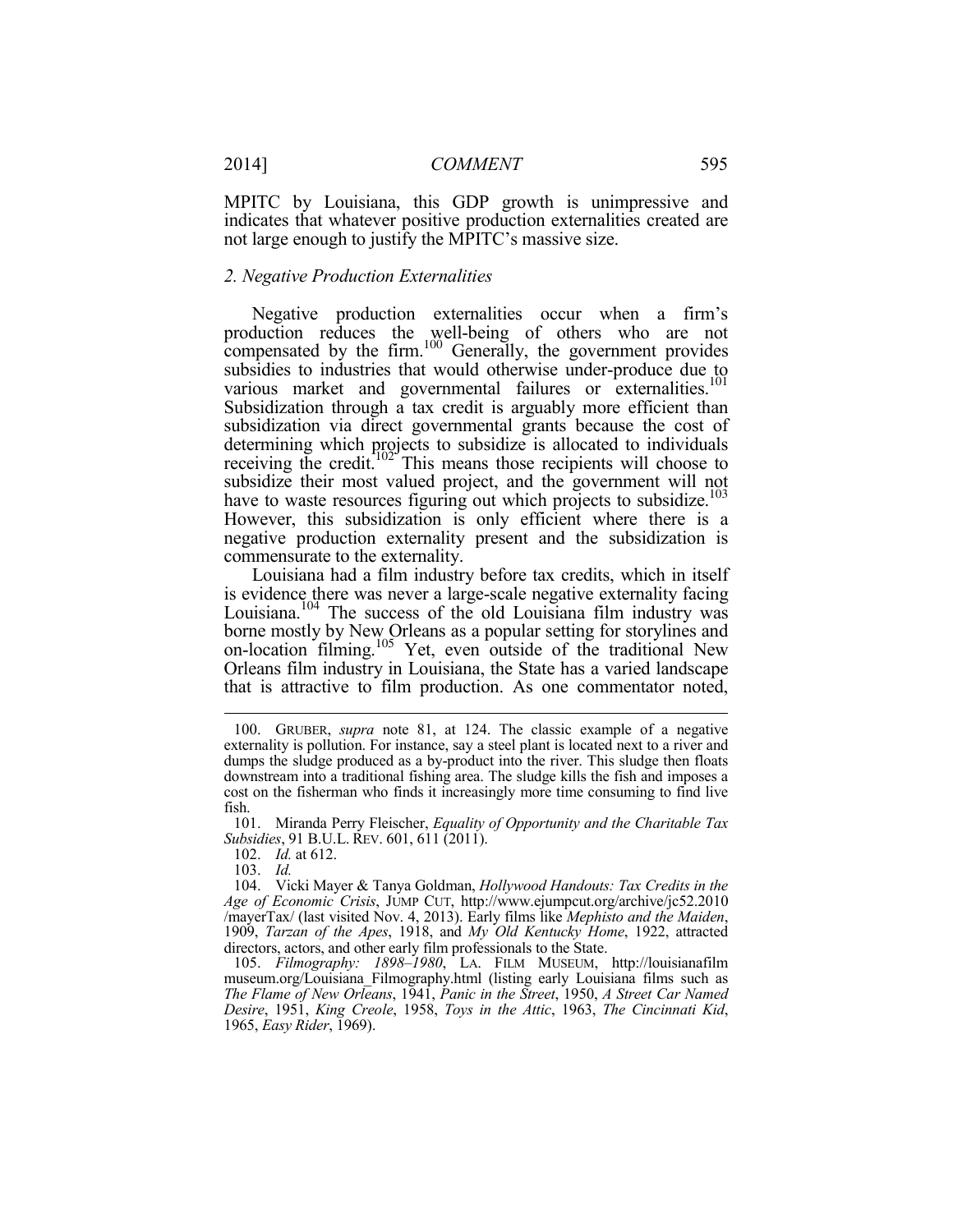"Louisiana isn't just the boisterous Big Easy, soggy bayous and graceful old plantations draped with Spanish moss. The northeast has pine, forests, rolling hills and small towns that can double for many other places."<sup>106</sup> Louisiana also boasts a lower cost of living than the national average and much lower cost of living than the two largest film-producing states, California and New York.<sup>107</sup> Additionally, Louisiana ranks far below New York and California on the Milken Institute's Cost-of-Doing Business Index.<sup>108</sup> Because Louisiana can be easily transformed to fit almost any setting and the cost of living in Louisiana is much lower than California and New York, it is likely that Louisiana would be an attractive location for film productions *even without* the MPITC. Given the lack of any evidence of a large-scale negative externality present in the Louisiana film industry, far less costly means like advertising or a less expansive tax credit program could have enticed production in Louisiana.

This is not to say that Louisiana would be as attractive for film production without the MPITC as it is with the tax program. Rather, there is simply no evidence of a large-scale negative externality present in the pre-MPITC film industry in Louisiana such that substantial government intervention was necessary. However, this lack of evidence also does not preclude the existence of small externalities that would not be evident from the pre-2002 Louisiana film industry. Such negative externalities might be high crime rates, prevalence of natural disasters, or other factors that are keeping film producers who would otherwise choose to film in Louisiana from doing so.<sup>109</sup> Although not disposing of the possibility of small externalities, this evidence shows that large-scale negative

 <sup>106.</sup> Iain Blair, *Pros Pick Best Places for Filmmaking*, VARIETY (Oct. 23, 2009), http://www.variety.com/article/VR1118010354?refCatId=3782.

 <sup>107.</sup> *Cost of Living*, CITYRATING.COM, www.cityrating.com/cost-of-living (last visited Sept. 20, 2013). The consumer price index (CPI) in Louisiana is 5.36%, lower than the national average. New York's CPI is 15.18% higher than the national average, and California's is 6.25% higher than national average.

<sup>108.</sup> THE MILKEN INSTITUTE, MILKEN INSTITUTE: 2007 COST-OF-DOING-BUSINESS INDEX (2007), *available at* www.milkeninstitute.org/pdf/2007Costof DoingBusiness.pdf. New York ranked 2nd, while California is ranked 4th and Louisiana is ranked 26nd on the index. *Id.*

 <sup>109.</sup> Louisiana has been ranked for the past 20 years as the most violent state in the United States according to a report from the Institute of Economics and Peace. Meg Handley, *Louisiana Most Violent State in U.S*., U.S. NEWS AND WORLD REP. (May 7, 2012), http://www.usnews.com/news/articles/2012/05 /07/louisiana-most-violent-state-in-the-us. Louisiana has been ranked as the most disaster-prone state in the nation, largely because of Hurricane Katrina, which was the costliest disaster in U.S. history. Cameron Huddleston, *Top 10 States Most at Risk of Disaster*, KIPLINGER (June 19, 2012), http://finance.yahoo.com/news/top-10-states-most-at-risk-of-disaster.html.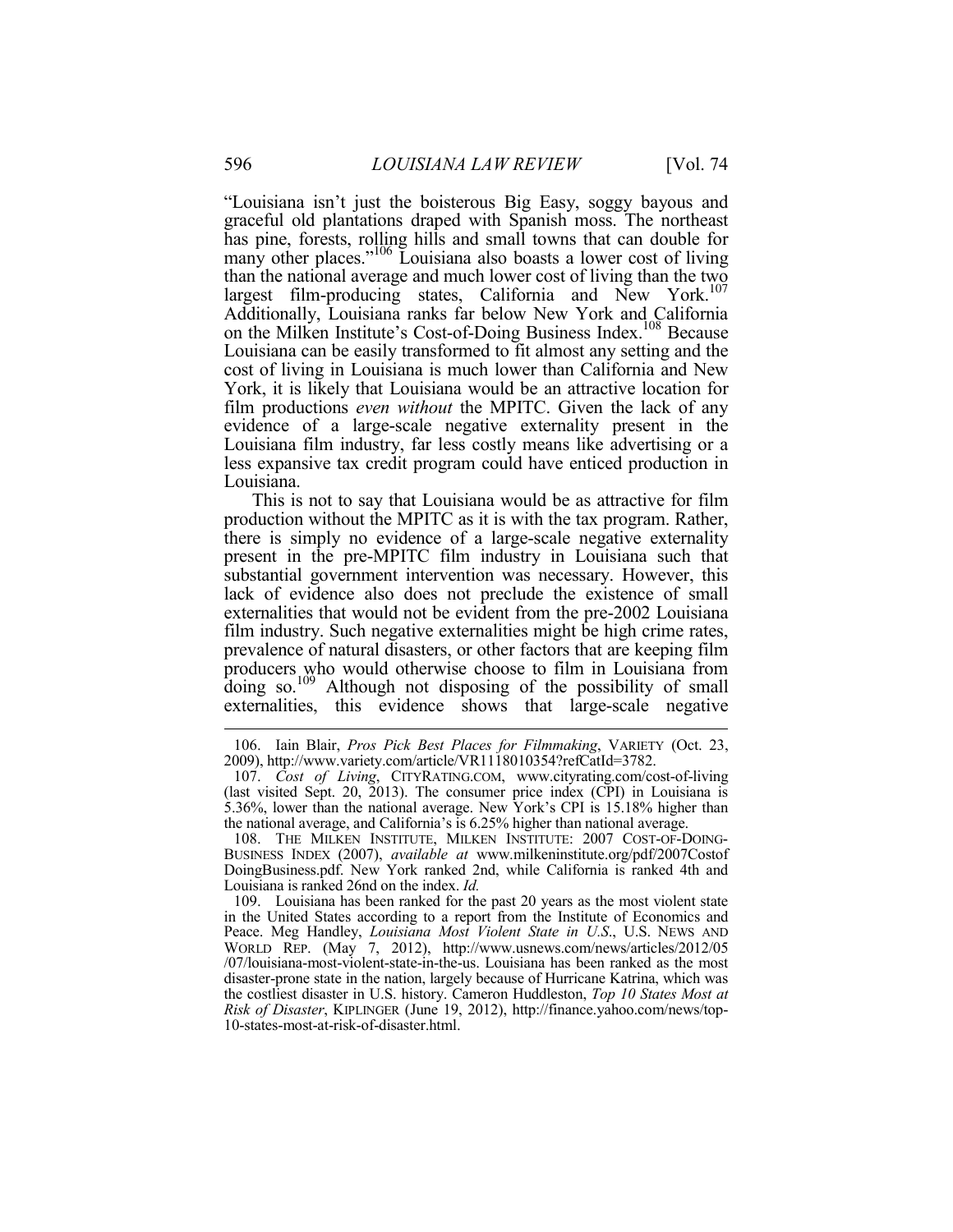production externalities were not present in the Louisiana film industry before the MPITC was instituted. The size of a subsidy confronting a negative externality should mirror the size of that negative externality.<sup>110</sup> The current size of the MPITC—\$231 million from 2011 to 2012—would only be appropriate from an efficiency perspective if large-scale negative externalities existed.<sup>111</sup> Yet, because there is no evidence of such a negative externality present, this level of government intervention is overaggressive and inefficient.

#### *C. Kaldor–Hicks Efficiency as a Cost–Benefit Analysis*

Kaldor–Hicks efficiency is yet another metric used to measure the efficiency of tax policies.<sup>112</sup> Under this model, a state of affairs is only Kaldor–Hicks efficient if the "winners," or those better off in the move to a new state of affairs, can fully compensate the "losers," those whose welfare diminished.<sup>113</sup> Before 2002, the film industry in Louisiana was unsubsidized. $114$  To estimate if the new state of affairs is efficient, one must consider the two parties: Louisiana taxpayers and the producers of the films made in Louisiana. The producers represent those whose welfare is increased by the move to the new state of affairs in which film production in Louisiana is generously subsidized by the MPITC, while the taxpayers represent those whose welfare has been diminished because other beneficial uses for tax dollars must be forgone to fund the MPITC. Therefore, if the post-MPITC state of affairs is to be Kaldor–Hicks efficient, the producers must be compensating the Louisiana taxpayers.

Performing a cost–benefit analysis creates a clearer picture of if Kaldor–Hicks efficiency is being reached through the MPITC. According to a recent study, Louisiana certified \$196.8 million in film tax credits in 2010 alone.<sup>115</sup> During that same year, the MPITC

 <sup>110.</sup> A tax used to correct an externality should "confront the externality with a price reflecting the damage (or benefit, as the case may be)." Sandmo, *supra* note 87, at 86.

 <sup>111.</sup> MATHIS, *supra* note 3.

 <sup>112.</sup> Crawford, *supra* note 24, at 516.

 <sup>113.</sup> Shannon Weeks McCormack, *Taking the Good with the Bad: Recognizing the Negative Externalities Created by Charities and Their Implications for the Charitable Deduction*, 52 ARIZ. L. REV. 977, 999 (2010) (citing JULES L. COLEMAN, MARKETS, MORALS, AND THE LAW 98 (1988)).

 <sup>114.</sup> LA. REV. STAT. ANN. § 47:6007 (2009).

 <sup>115.</sup> Millhollon, *supra* note 13. These economic contributions include payroll, purchases, and other economic activity in Louisiana. *Id.* This equates to roughly \$1.00 of state tax income for every \$7.29 in credits.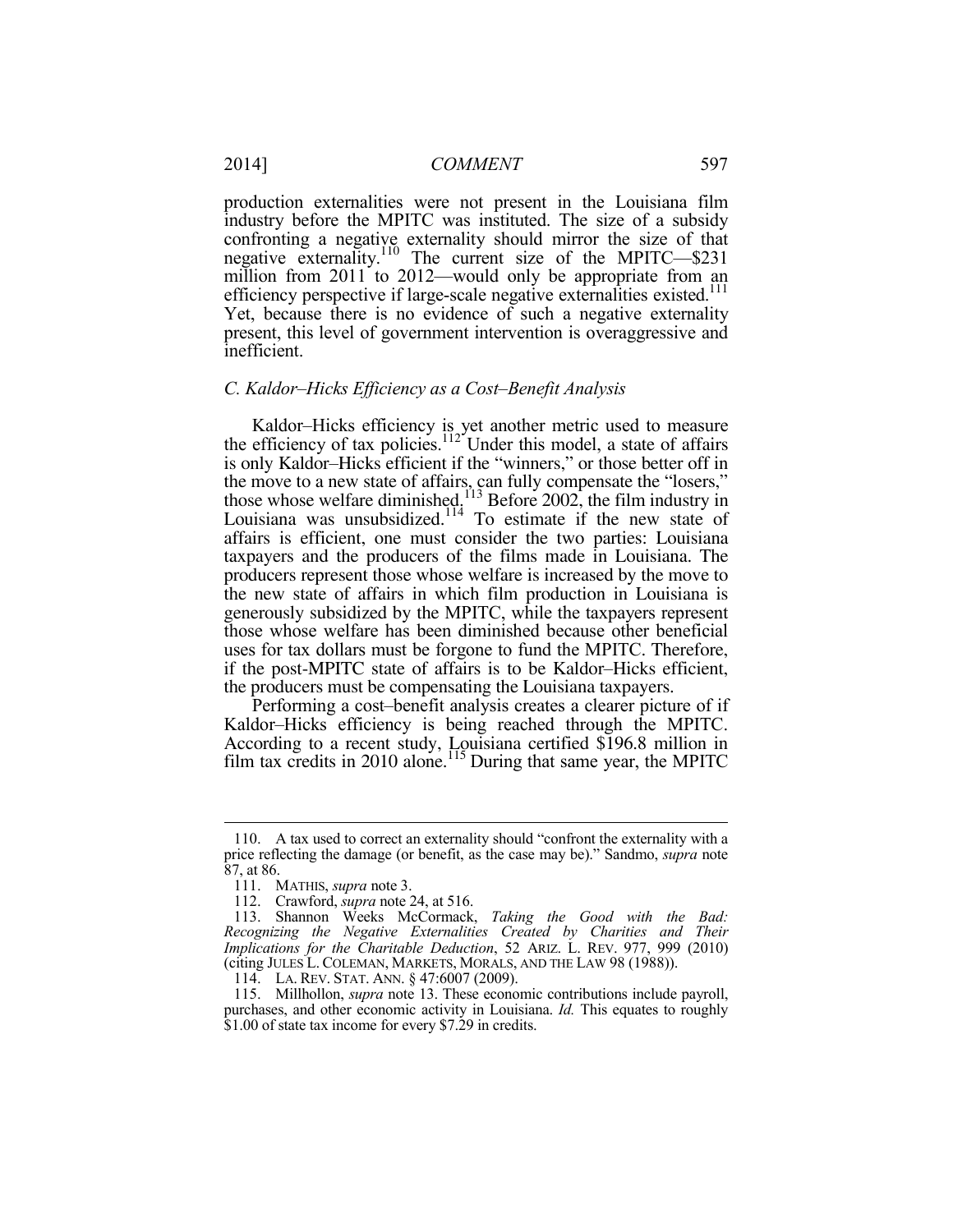generated an estimated \$27 million in state tax revenue.<sup>116</sup> That was a dismal return on investment at about -86.28%.<sup>117</sup> However, welfare economics's notion of individual well-being is concerned with more than just simple returns on investment, and it incorporates any other return in value, however intangible.<sup>118</sup> Therefore, to address whether the producers are compensating the Louisiana taxpayers, more than just simple returns on investment must be analyzed.

#### *1. Benefits of the MPITC*

Positive impacts of the film industry are often broken down into "direct" impacts and "indirect" impacts.<sup>119</sup> Direct impacts include: employment of a local workforce and external production such as rooms at area hotels or increased restaurant and retail revenue.<sup>120</sup> Indirect impacts are the non-quantifiable effects that film production has on the local economy such as feelings of excitement and pride that Louisianans experience. $^{121}$ 

In regard to direct impacts, the film industry brings numerous jobs to the State, many of which are higher paying than other jobs in Louisiana.<sup>122</sup> According to a 2009 Project Report, "[p]revious efforts at workforce and infrastructure development are beginning to pay dividends, and new businesses have been founded and are moving to the state from elsewhere."<sup>123</sup> The average hourly wage for those employed in the motion picture industry is generally much higher than those employed in all other industries.<sup>124</sup> For instance, writers and authors working on a motion picture earn 56% more on

1

124. *Id.*

<sup>116</sup>*. Id. See also* Joseph Henchman, *Important Questions to Ask in Evaluating a Film Tax Incentive Program*, TAX FOUND (Mar. 22, 2012), http://tax foundation.org/article/important-questions-ask-evaluating-film-tax-incentive-pro gram. Another independent study found the return, accounting even for movieinduced tourism, increased business to non-film businesses and other indirect effects is on average between \$0.13 and \$0.15 on the dollar. This study supports an R.O.I. approximately between -85% and -87%.

 <sup>117.</sup> Return on Investment = (Gain from Investment – Cost of Investment)/Cost of Investment.

 <sup>118.</sup> Louis Kaplow & Steven Shavell, *Fairness Versus Welfare*, 114 HARV. L. REV. 961, 967 (2001).

 <sup>119.</sup> LOUISIANA MOTION PICTURE, SOUND RECORDING AND DIGITAL MEDIA INDUSTRIES, *supra* note 77.

 <sup>120.</sup> *Id.*

 <sup>121.</sup> *Id.* at 24.

 <sup>122.</sup> Grand, *supra* note 11. Employment in film production tends to pay higher wages than comparable employment using the same skills. *Id.*

 <sup>123.</sup> LOUISIANA MOTION PICTURE, SOUND RECORDING AND DIGITAL MEDIA INDUSTRIES, *supra* note 77, at 1.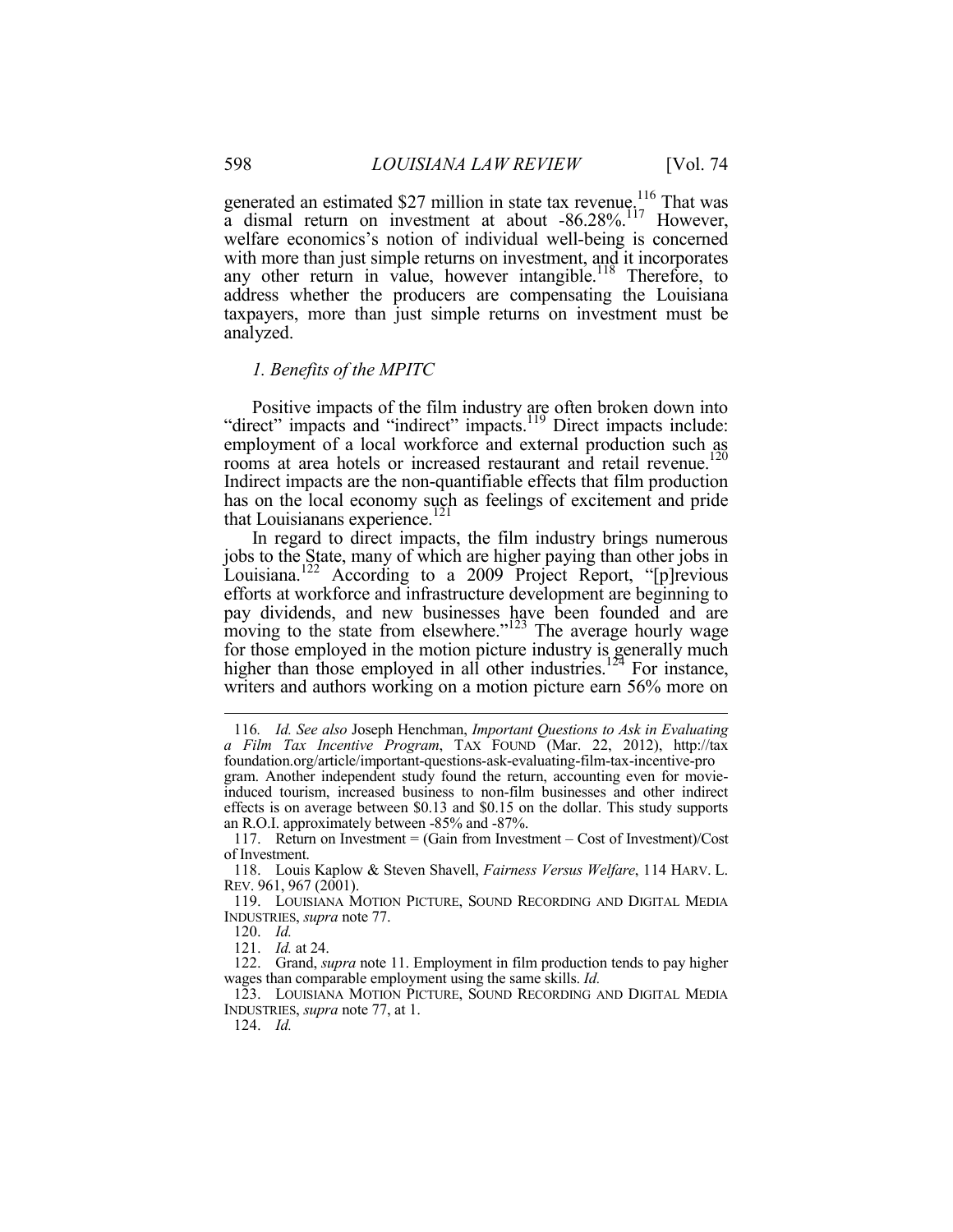average than writers and authors who work in other media.<sup>125</sup> On average a worker in the media industry earns 20.33% more per hour than the national average for all workers.<sup>126</sup> This is a welcome trend in Louisiana, as the per capita personal income in the State ranks  $31st$  in the United States.<sup>127</sup>

Because of the contingent and transient character of employment in the motion picture industry, employment is difficult to measure.<sup>128</sup> However, studies show that film industry employment has increased at a compound annual growth rate of  $22\%$  from 2001 to 2007.<sup>129</sup> Louisiana also boasts the film industry's fifth highest "location quotient," or proportion of workers in a particular industry in a state compared to the national employment in that industry.<sup>130</sup> In 2007 alone, expenditures of film producers taking advantage of the credit created  $6,230$  jobs.<sup>131</sup> This increase in jobs coupled with the higher paying nature of film industry employment is certainly a great benefit to Louisianans.

In addition to the jobs directly related to production, local sectors—such as transportation, lodging, car and truck rentals, gas stations, food and beverage establishments, retail, construction and repair, equipment rentals, personal, business, and government services—all benefit from production.<sup>132</sup> Out-of-state producers and their employees spend money in multiple sectors that would otherwise not benefit Louisiana residents and businesses.<sup>133</sup> Such a boon to the local economy is a further direct benefit to Louisianans as a result of the MPITC.

<sup>125</sup>*. Id.* at 23.

 <sup>126.</sup> In Louisiana, the mean hourly wage for all occupations in 2012 was \$18.86, compared to those in arts, design, entertainment, sports, and media occupations who earned a mean hourly wage of \$21.33. U.S. DEP'T OF LABOR, BUREAU OF LABOR STATISTICS, MAY 2012 STATE OCCUPATIONAL EMPLOYMENT AND WAGE ESTIMATES LOUISIANA (2013), *available at* http://www.bls.gov /oes/current/naics4\_512100.htm#00-0000.

<sup>127.</sup> U.S. DEPARTMENT OF COMMERCE: UNITED STATES CENSUS BUREAU, PERSONAL INCOME PER CAPITA IN CURRENT DOLLARS (2007), *available at* http://www.census.gov/statab/ranks/rank29.html.

 <sup>128.</sup> LOUISIANA MOTION PICTURE, SOUND RECORDING AND DIGITAL MEDIA INDUSTRIES, *supra* note 77, at 6.

 <sup>129.</sup> *Id.* at 28.

 <sup>130.</sup> *Id.* at 31 (as of 2007).

 <sup>131.</sup> *Id.* at 32.

 <sup>132.</sup> *Id.* at 23. A greens man or costume designer working on a film production can earn nearly double their regular earnings from what they would otherwise make in a non-production-related job.

 <sup>133.</sup> Grand, *supra* note 11.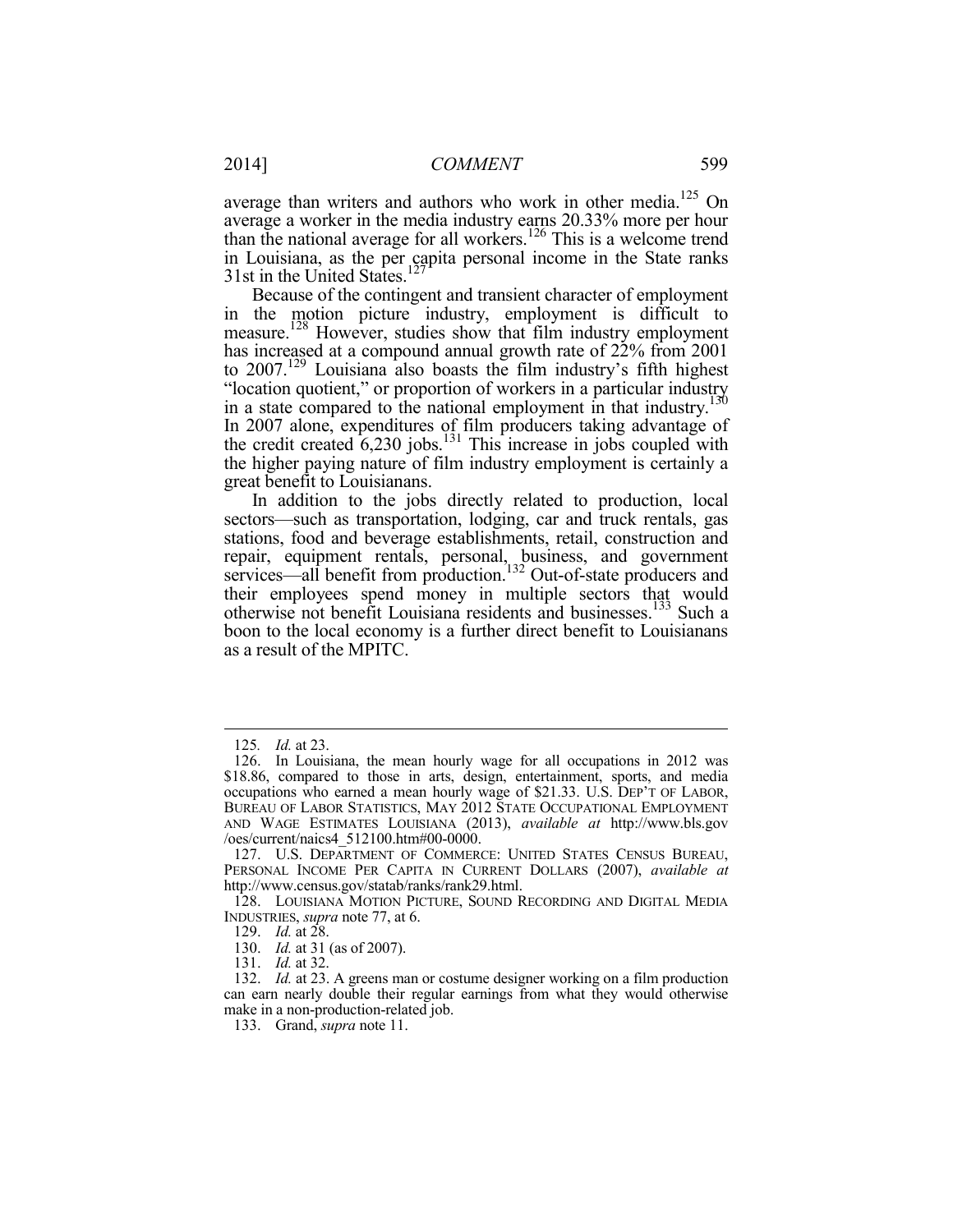Indirect benefits such as the increased excitement and pride of local residents have garnered widespread attention in Louisiana.<sup>134</sup> As previously stated, Louisiana is ranked third in the country in film production activity, behind only California and New York.<sup>135</sup> Productions spurred by the credit have helped earn Louisiana the nickname "Hollywood South,"<sup>136</sup> a moniker in which many Louisiana residents take pride.<sup>137</sup> The MPITC has created many direct and indirect benefits to the State's economy and people.

#### *2. Costs of the MPITC*

With benefits readily flowing into Louisiana, the MPITC has gained great support throughout the State.<sup>138</sup> However, many remain skeptical, and state representatives have voiced concerns over the program's effective job creation and ability to spur a self-sustaining film industry, urging that the program needs to be reevaluated.<sup>139</sup>

Although many proponents tout job creation in the State, a large portion of the jobs that film productions create, especially those with the highest pay, are actually filled by nonresidents.<sup>140</sup> Furthermore, the jobs that are created by the MPITC are very expensive for the State. By one estimate, each job created by the MPITC costs the State \$60,000.<sup>141</sup> On average, Louisiana spent 9% more to create each job than the average salary earned by a Louisiana film worker.<sup>142</sup> This 9% is spent just on those positions that are actually filled with Louisianans, which is not always the case.

138. *Id.*

1

 139. Millhollon, *supra* note 13. State Rep. "Jim Fannin, D-Jonesboro, who sponsored the State's budget bill, said the film production tax credit program needs to be reviewed because it does not appear to be cost effective." *Id.*

140. *Id.* 

 141. Adelson, *supra* note 73. "The state's film tax credits cost the state about \$60,000 for each direct job they create." *Id.*

 142. MAY 2012 STATE OCCUPATIONAL EMPLOYMENT AND WAGE ESTIMATES LOUISIANA*, supra* note 126. According to the Bureau of Labor Statistics, workers

 <sup>134.</sup> Even Sen. Mary Landrieu has recently expressed excitement over "Hollywood South," tweeting "Louisiana's film industry is giving #Hollywood a run for its money. Congrats to Hollywood South on its 2 #Oscarnoms." (referring to *Beasts of the Southern Wild* and *Django Unchained*'s combined seven Academy Award nominations in 2013). Alicia M. Cohn, *Sen. Landrieu 'Proud' of Louisiana-Filmed Oscar Nominees*, THE HILL (Jan. 10, 2013, 12:17 PM), http://thehill.com/blogs/twitter-room/other-news/276491-sen-landrieu-proud-oflouisiana-filmed-oscar-nominees.

 <sup>135.</sup> Lopez, *supra* note 10.

 <sup>136.</sup> Bailey, *supra* note 12, at 715.

 <sup>137.</sup> Elizabeth Vowell, *Hollywood South Wraps 2012, Looks Forward to 2013*, WAFB NEWS (Dec. 31, 2012), http://wsmv.membercenter.worldnow.com/story /20475797/hollywood-south-wraps-2012-looks-forward-to-2013.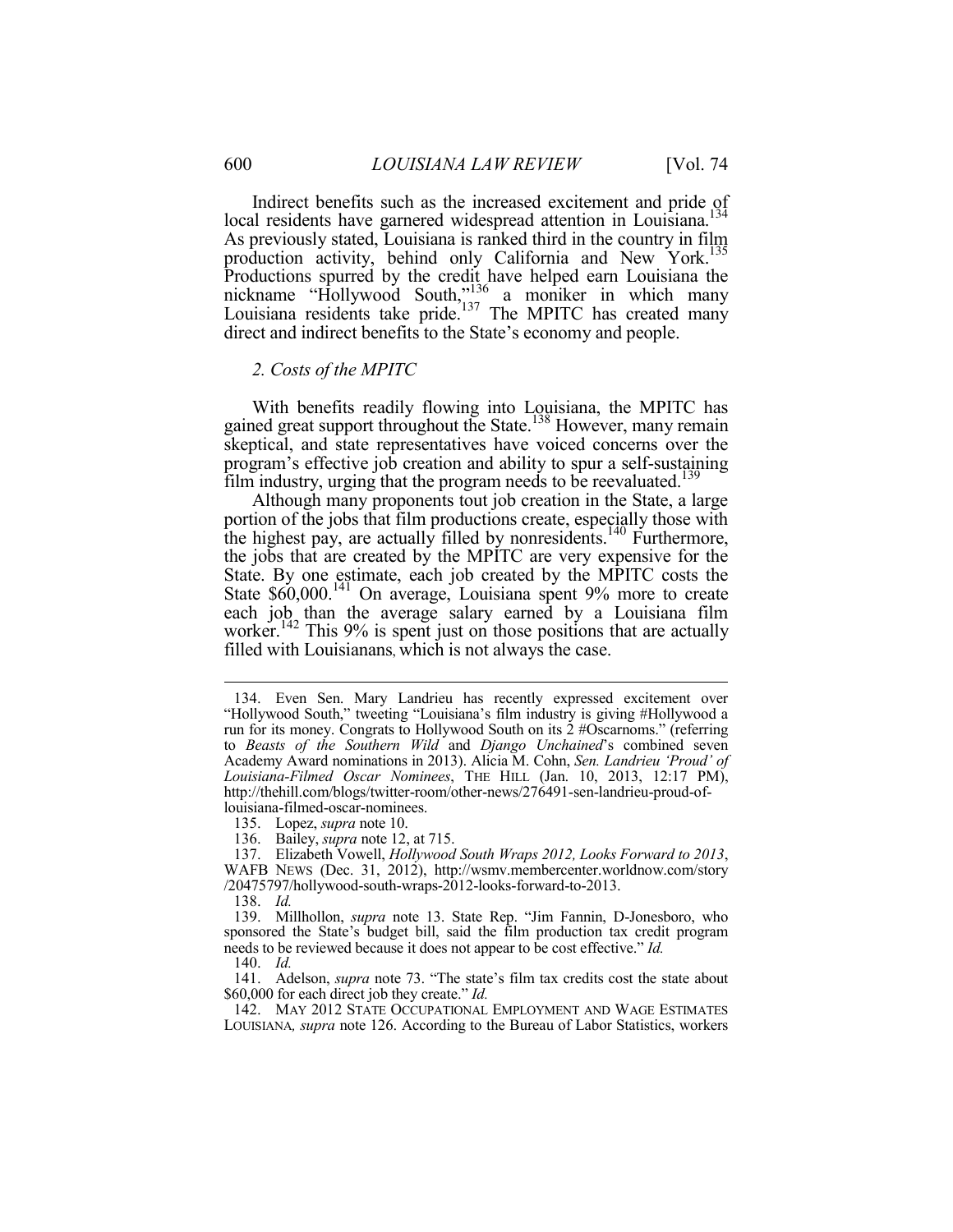Film production is a highly mobile industry.<sup>143</sup> In general, most crewmembers are hired locally, while top personnel, like directors and producers, travel extensively from job to job.<sup>144</sup> These nonresident top personnel enjoy the best jobs with the highest incomes.<sup>145</sup> Even the local crewmember jobs are characterized by seasonal, short-term projects in Louisiana, not full-time, year-round employment as in other parts of the country.<sup>146</sup>

Additionally, there is extreme competition between states and other countries, making it difficult for one location to become the clear winner of the "film subsidy war."<sup>147</sup> Louisiana and New Mexico currently enjoy a "first-mover advantage" because they were the first states to enact film incentives.<sup>148</sup> However, a firstmover can only capture most of a market where an industry is characterized by a tendency of firms to cluster together and requires a large initial investment.<sup>149</sup> Because film production is such a mobile industry, agglomeration is unnecessary.<sup>150</sup> Recall, film production has a relatively elastic supply making it receptive to price changes.<sup>151</sup> Therefore, the first-mover advantage may be shortlived and is possibly unsustainable in light of increased competition.

While the MPITC has generated excitement, job creation, and a prevalent industry, the cost of this creation is enormous to Louisiana taxpayers.<sup>152</sup> Not only is the basic return on investment -86.28%, but the jobs created also cost Louisiana far more than those jobs actually pay Louisiana workers.<sup>153</sup> In 2002, the Louisiana Legislature set out

1

 146. LOUISIANA MOTION PICTURE, SOUND RECORDING AND DIGITAL MEDIA INDUSTRIES, *supra* note 77.

147. TANNENWALD, *supra* note 144.

 148. *See* LOUISIANA MOTION PICTURE, SOUND RECORDING AND DIGITAL MEDIA INDUSTRIES, *supra* note 77.

150. Adelson, *supra* note 73.

151. *See* discussion *supra* Part II.A.

152. *See* MATHIS, *supra* note 3.

across the nation in art, design, entertainment, sports, and media occupations earn an average of \$54,490. *Id*. Compared to the \$60,000 average spent to create each job, the cost to create a job is approximately 9% higher than the average salary earned.

 <sup>143.</sup> Adelson, *supra* note 73.

 <sup>144.</sup> ROBERT TANNENWALD, CTR. ON BUDGET & POL'Y PRIORITIES, STATE FILM SUBSIDIES: NOT MUCH BANG FOR TOO MANY BUCKS (2010), http://www .cbpp.org/files/11-17-10sfp.pdf (citations omitted).

 <sup>145.</sup> *Id.* 

 <sup>149.</sup> ENRICO MORETTI & DANIEL J. WILSON, FED. RESERVE BANK OF SAN FRANCISCO, STATE INCENTIVES FOR INNOVATION, STAR SCIENTISTS AND JOBS: EVIDENCE FROM BIOTECH (July 2013), *available at* http://www.frbsf.org /economic-research/files/wp2013-17.pdf.

 <sup>153.</sup> *See supra* notes 118, 143.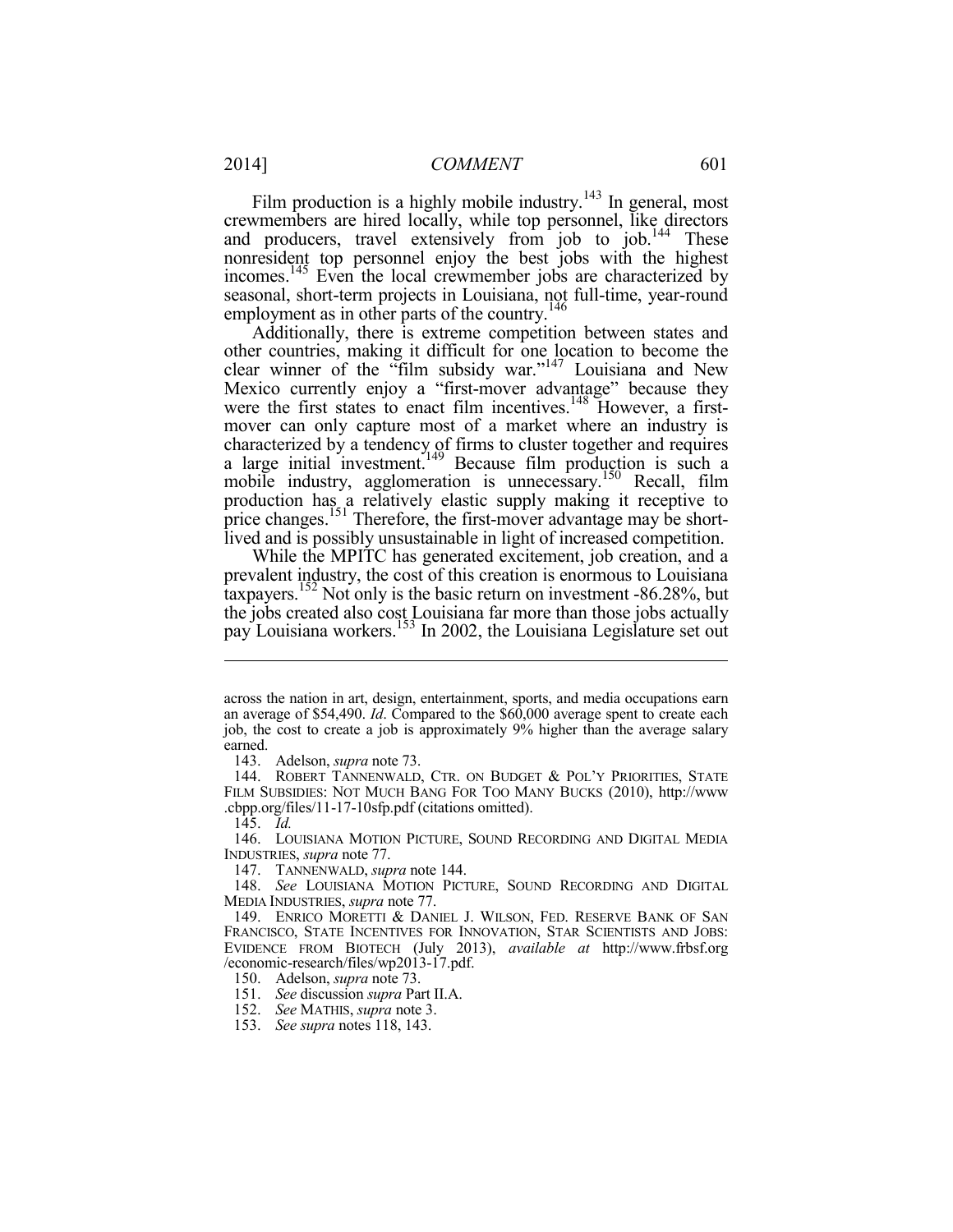to "encourage development in Louisiana of a strong capital and infrastructure base for motion picture production in order to achieve an independent, self-supporting industry."<sup>154</sup> Yet, the past ten years have indicated the industry is hardly self-supporting.<sup>155</sup> Since 2002, Louisiana taxpayers' welfare has been diminished by diverting state funds to support the film industry without adequate compensation from film producers who benefit greatly from the MPITC. Because there has not been adequate compensation from those whose welfare has increased to those whose welfare has diminished, the MPITC is overaggressive and not Kaldor–Hicks efficient.

#### *D. Consolidating Efficiency Analyses*

These three conceptions of efficiency help draw the conclusion that the MPITC is overaggressive, but this does not mean the MPITC is without merit. Film production is the type of industry that responds well to subsidization because of its relatively elastic supply. Additionally, film production produces some positive externalities, and the possible presence of small negative externalities may warrant some government intervention in the film production market. Also, Louisianans benefit from the new, subsidized state of affairs in several capacities. Nevertheless, the sheer size of the MPITC renders it inefficient. The analysis of the three theories of efficiency indicate that while subsidizing the film industry may be a good general strategy, the program's over-aggressiveness renders it inefficient. As this Comment later argues, Louisiana may be able to retain the benefits of the MPITC by reducing the scope of the tax program.<sup>156</sup>

### III. "LIFE IS A BANQUET, AND MOST POOR SUCKERS ARE STARVING TO DEATH":157 EQUITY CONCERNS OF THE MPITC

In addition to devising an efficient tax scheme, tax policymakers must consider the fairness of a tax design.<sup>158</sup> However, fairness of a tax system greatly depends on perspective,<sup>159</sup> and though everyone may agree that taxation should treat taxpayers equitably, they may not agree on what constitutes "equitable treatment."<sup>160</sup>

 <sup>154.</sup> LA. REV. STAT. ANN. § 47:6007 (2009).

 <sup>155.</sup> *See generally* BAXTER, *supra* note 8.

 <sup>156.</sup> *See* discussion *infra* Part IV.

 <sup>157.</sup> AUNTIE MAME (Warner Bros. Productions 1958).

 <sup>158.</sup> LIAM MURPHY & THOMAS NAGEL, THE MYTH OF OWNERSHIP TAXES AND JUSTICE 149 (2002).

 <sup>159.</sup> Zolt, *supra* note 25, at 43.

 <sup>160.</sup> MURPHY & NAGEL, *supra* note 158, at 162.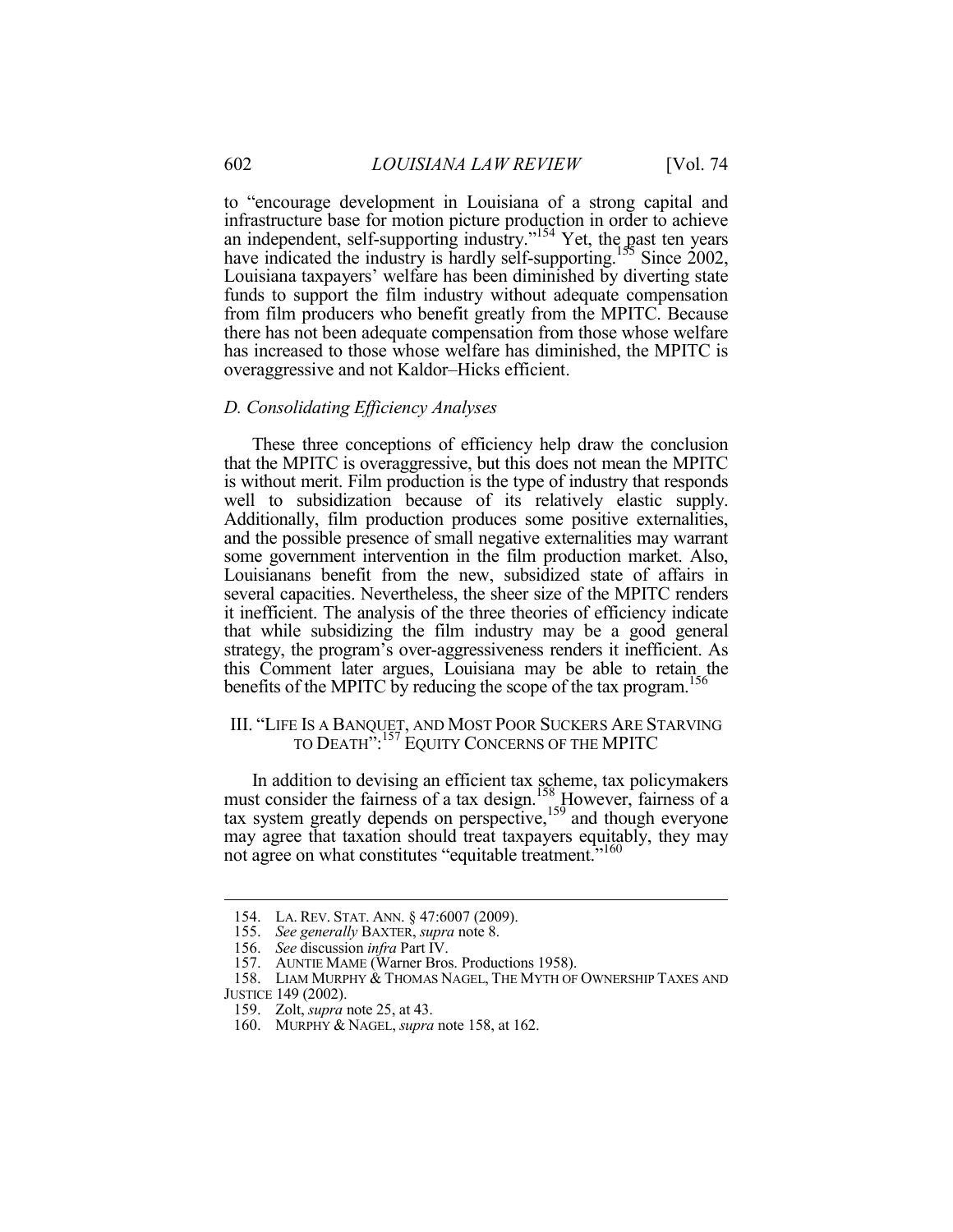Tax equity is usually bifurcated into two concepts: vertical equity and horizontal equity.<sup>161</sup> "Vertical equity" means the degree of fairness in the treatment of people at different income levels, while "horizontal equity" means the fairness in treatment of people at similar income levels.<sup>162</sup> However, tax scholars generally believe that vertical equity is more analytically fundamental.<sup>163</sup> This is because horizontal equity is only significant if people believe persons with the same levels of income should be taxed differently, which is largely untrue.<sup>164</sup> Therefore, this Comment is only concerned with vertical equity, or the fairness of the MPITC's treatment of people at different income levels. An analysis of the MPITC's treatment of people at different income levels indicates that the MPITC unfairly benefits the wealthy and harms the average Louisiana taxpayer due to its massive size.

The MPITC only allows the wealthy to displace their tax burdens; only wealthy film producers with large budgets can take advantage of the program, $165$  and the credits are only awarded to those productions that are able to demonstrate a viable multimarket commercial distribution plan and incur at least \$300,000 of production expenditures.<sup>166</sup> These requirements are easily met by productions backed by the six largest movie production companies,<sup>167</sup> which command approximately 90% of the U.S. and Canadian box office.<sup>168</sup> The cost of producing and marketing these large feature films averages about \$100 million per film.<sup>169</sup> Independent filmmakers outside of the major six production studios, however, simply do not have the means to qualify for the credit.<sup>17</sup>

<u>.</u>

 168. Bryan Ross Bieber, *Analysis of the Independent Film Industry*, BRB PRODUCTIONS (Sept. 23, 2009), http://www.bryanbieber.com/2009/09/analysis-ofthe-independent-film-industry.

169. BAXTER, *supra* note 8, at 11.

 170. "Independent films" are those films produced outside of the major six Hollywood production companies. Digital film has helped increase film production dramatically. Bieber, *supra* note 168. In 2008 alone, 5,000 films were submitted to the Sundance Film Festival. *Id.* Because of the increased supply, it is no longer possible to approach a major studio and have them commit to distribution. *Id.* Given the high-capital investment necessities imposed to meet the requirements to receive the credits, including a viable multimarket commercial

 <sup>161.</sup> *Id.*

 <sup>162.</sup> *Id.* 

 <sup>163.</sup> *Id.* 164. *Id.* 

 <sup>165.</sup> LA. REV. STAT. ANN. § 47:6007 (2009).

 <sup>166.</sup> Calhoun, *supra* note 27, at 90.

 <sup>167.</sup> *See generally* BAXTER, *supra* note 8, at 11 ("The motion picture industry has historically been dominated by several large studios based primarily in Hollywood. These include Sony Pictures, 20th Century Fox, The Walt Disney Co., Warner Bros, Paramount Pictures, and NBC Universal.").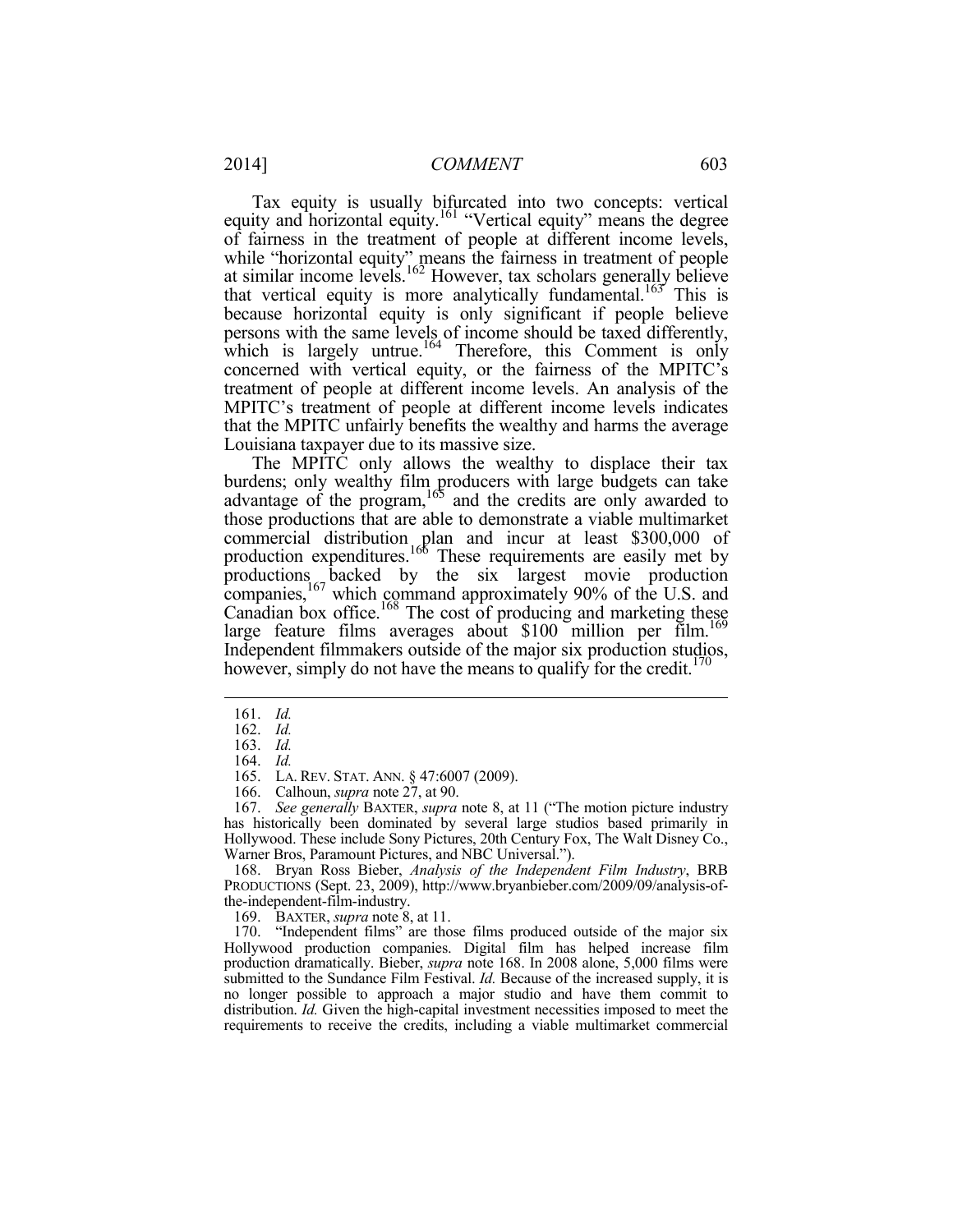Moreover, it is not just among film producers that the MPITC causes such great disparity in vertical equity. The private resale market also functions to only allow the wealthy to offset their tax liability. Because of the complicated nature of monetizing and transferring the credits, it is extremely risky to engage in their resale without professional assistance.<sup>171</sup> Since the accounting firms that typically facilitate credit transfers only do so when a client has a significant state income tax liability, $172$  it would likely be very difficult for taxpayers willing to take the risk of purchasing credits without professional assistance to even access the credits for sale.<sup>173</sup> However, the non-wealthy might benefit from other aspects of

the MPITC. Job creation and possible positive externalities benefit both the wealthy and non-wealthy.<sup>174</sup> Yet, because the wealthy can offset their tax liability while the non-wealthy cannot, there is significant vertical inequity. This is an important concern given the magnitude of the program, particularly in light of Louisiana's current budget crisis.<sup>175</sup> As Jan Moller, the director of the Louisiana Budget Project, stated, "It's a question of priorities and [the Louisiana Budget Project] think[s] it's probably time to start reigning in the cost of these subsidies . . . . The question is not

distribution plan, independent film producers cannot reap the benefits of the program. LA. REV. STAT. ANN. § 47:6007(C)(1)(c)(i) (2009) (amended 2013)*.*  Only the wealthy major Hollywood studios can easily take advantage of the MPITC, while modest, small, independent producers will likely find the credits unobtainable.

 <sup>171.</sup> *See* discussion *supra* Part I.

 <sup>172.</sup> Because of the amount of hours of work a completed transfer takes even tax professionals, most accounting firms would not consider the transfer unless their client had a significant income tax liability. While difficult to determine an exact threshold, most accounting firms would begin to consider using credits if state income tax liability was significant.

 <sup>173.</sup> The key is that the larger the volume per transfer, the less credit sellers have to pay in transfer fees and the less work they need to put into transfers. Sellers of credits have little incentive to sell in small quantities and pay a fee of \$200 per transfer when large brokers of accounting firms can buy all their credits with just one transfer fee. Revenue Information Bulletin No. 10-022 State of Louisiana Department of Revenue (2010). A \$200 fee per transferee is imposed.

 <sup>174.</sup> *See* discussion *supra* Part II.C.1.

 <sup>175.</sup> Paul Rioux, *Gov. Bobby Jindal Says Budget Crisis Calls for Spending Cuts, Not Tax Increases*, THE TIMES-PICAYUNE (Apr. 19, 2011, 4:17 PM), http://www.nola.com/politics/index.ssf/2011/04/gov\_bobby\_jindal\_says\_budget\_c .html. Gov. Bobby Jindal referred to a \$1.6 billion budget shortfall as the State's next major crisis. *Id.*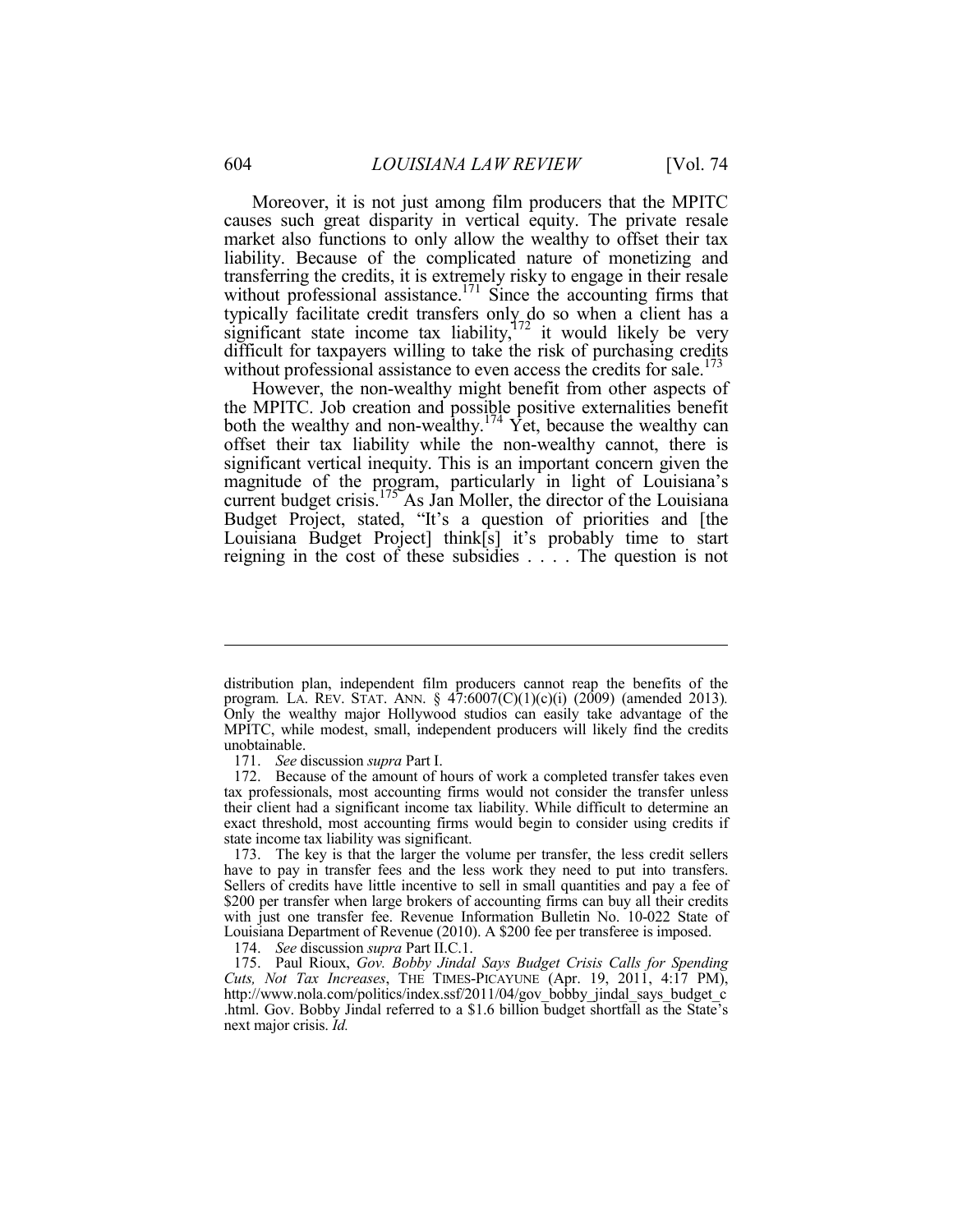whether we want the film industry here, the real question is what are we willing to pay to bring them here? $176$ 

Louisiana is making huge cuts to state expenditures that benefit the wealthy and non-wealthy alike, such as healthcare and education, while significantly increasing spending on film subsidies that benefit the wealthy over the non-wealthy.<sup>177</sup> From a vertical equity standpoint, the current trend of the MPITC is undesirable because it only benefits the wealthy and not the typical Louisiana taxpayer.<sup>178</sup>

However, this is not to suggest that subsidizing film productions is per se inequitable. Rather, the *level* of subsidization is inequitable given the current state of the Louisiana budget. If the size of the MPITC is scaled back and the disparity between the wealthy and non-wealthy lessened, then the MPITC could achieve more vertical equity. Additionally, if less state funds went to subsidizing films, more funds could be allocated to government and private sector programs that benefit both wealthy and non-wealthy residents.

177.

1

Maginnis, *supra* note 22.

 <sup>176.</sup> Brittany Weiss, *La. Film Tax Credits Becoming Costly*, WBRZ.COM (Oct. 18, 2012, 4:46 PM), http://www.wbrz.com/news/la-film-tax-credits-becomingcostly/. Note that the Louisiana Budget Project is a part of the Centers on Budget and Policy Priorities that describes itself as a "policy organization working at the federal and state levels on fiscal policy and public programs that affect low- and moderate-income families and individuals" and is known to be somewhat liberal leaning. *See About*, OFF THE CHARTS BLOG, http://www.offthechartsblog .org/about/ (last visited Nov. 5, 2013); *see also* Harold Pollack, *Where's the Conservative Counterpart to the Center on Budget and Policy Priorities?*, INCIDENTAL ECONOMIST (Apr. 14, 2012, 11:47 AM), http://theincidental economist.com/wordpress/wheres-the-conservative-counterpart-to-the-center-onbudget-and-policy-priorities (noting the Center on Budget and Policy Priorities is "avowedly liberal").

Lawmakers recognize that many of the existing 422 tax breaks do a lot of good, but they aren't sure which ones are not, or whether a fraction of the \$6.8 billion total would not be better spent on health care and higher education . . . . Louisiana's generous motion picture tax credit, at \$174 million in [Fiscal Year] 11 and growing, has brought many productions and great industry exposure to the state, but, with some exceptions, has not resulted in the permanent jobs and capital investment earlier envisioned. But we are assured the pipeline of projects would quickly run dry without the state subsidy.

 <sup>178.</sup> Increasing spending on things that heavily benefit the wealthy over the non-wealthy, while making large cuts to that which benefits both the wealthy and the non-wealthy alike, is contradictory to the principles of vertical equity. MURPHY & NAGEL, *supra* note 158, at 162 (noting vertical equity is what fairness demands in the tax treatment of people at different levels of income).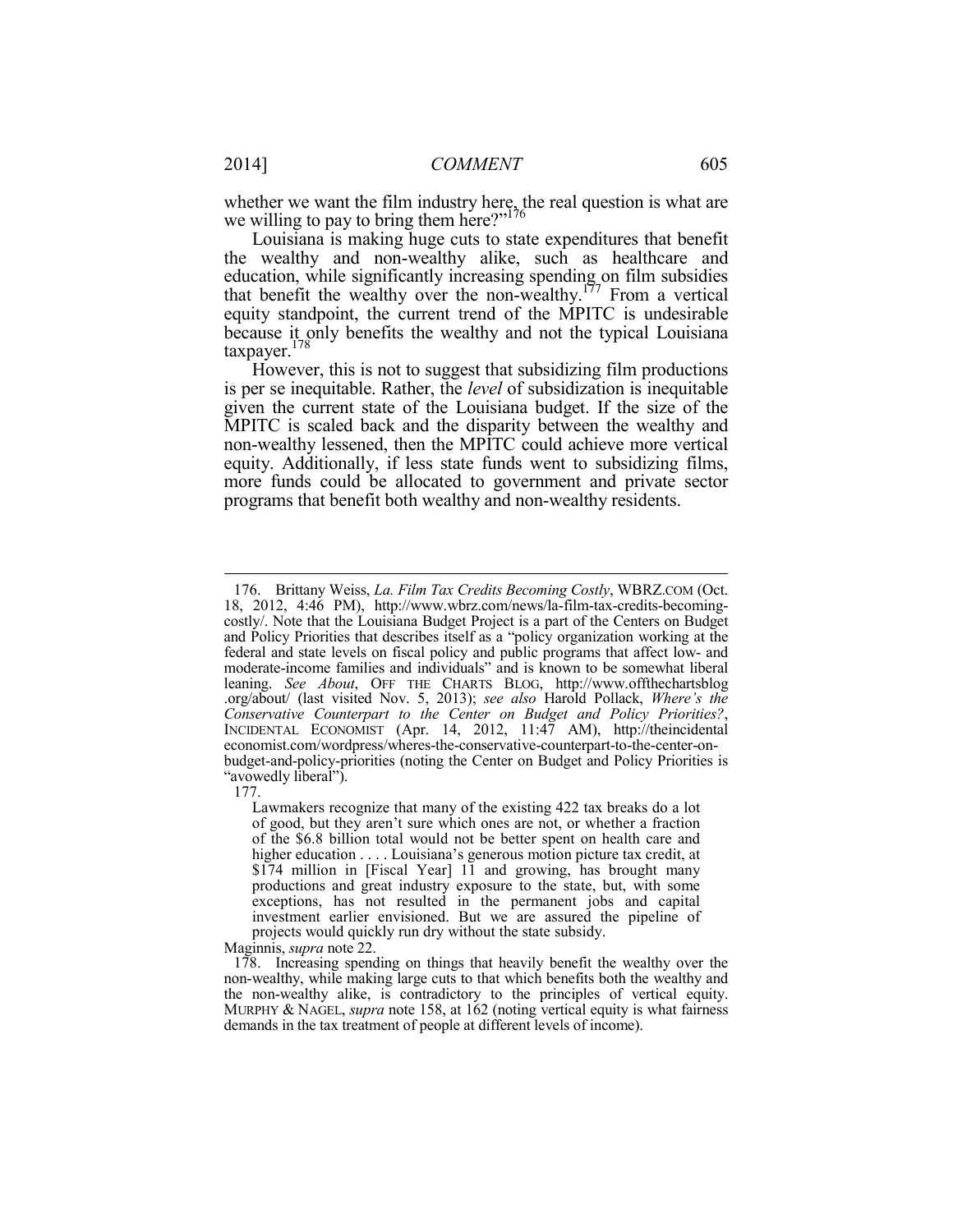#### IV. THE SHOW MUST GO ON: REFORMULATING THE LOUISIANA MOTION PICTURE INVESTOR TAX CREDIT

This Comment has shown that while the MPITC is generally an effective means to incentivize film production, the overaggressive nature of the MPITC renders it inefficient and inequitable. In order to better effectuate a self-sustaining film industry, the MPITC must be re-envisioned to "limit the cost to taxpayers without pulling the rug out from under the industry."<sup>179</sup> By implementing two changes to the programs, the MPITC will become more efficient and will produce more vertical equity. First, this Comment advocates for a statutory annual cap on the MPITC and an accompanying auctionlike system for awarding available credits. Second, this Comment suggests an explicitly limited definition of production expenditures to mitigate risk associated with credits and decrease the amount of expenditures that qualify for the MPITC.

#### *A. Imposing a Statuary Annual Cap on the Amount of Credits Awarded*

In order to provide for a more efficient tax scheme, the Legislature should impose a statutory annual cap on the amount of credits the LED may award. By offering a tax credit of 30% of production expenditures, Louisiana already provides one of the most attractive film subsidies in the nation.<sup>180</sup> This rate is much higher than those in other states, and other states are further reducing their rates.<sup>181</sup> Because of this comparatively higher rate, the MPITC will continue to incentivize out-of-state producers to film in Louisiana, while the imposition of a cap would limit the cost to taxpayers.

The statutory annual cap on the MPITC should be placed at a level low enough that producers must be competitive to obtain the credits but not so low as to discourage producers from applying for fear of rejection. The preference of Louisiana taxpayers to invest in film production in the State, especially amid cuts to healthcare and higher education, should also be included to address equity concerns.<sup>182</sup> New Mexico recently capped its program at \$50 million

<u>.</u>

 <sup>179.</sup> David Jacobs, *La. Budget Project Recommends Scaling Back Film Incentives*, BATON ROUGE BUS. REP. (Aug. 7, 2012, 3:15 PM), http://www.225 batonrouge.com/article/20120807/BUSINESSREPORT0112/120809841.

 <sup>180.</sup> LA. REV. STAT. ANN. § 47:6007 (2009).

<sup>181</sup>*.* Joseph Henchman, *More States Abandon Film Tax Incentives as Programs*' *Ineffectiveness Becomes More Apparent*, TAX FOUND. (June 2, 2012), http://taxfoundation.org/article/more-states-abandon-film-tax-incentives-programs -ineffectiveness-becomes-more-apparent.

 <sup>182.</sup> Maginnis, *supra* note 22.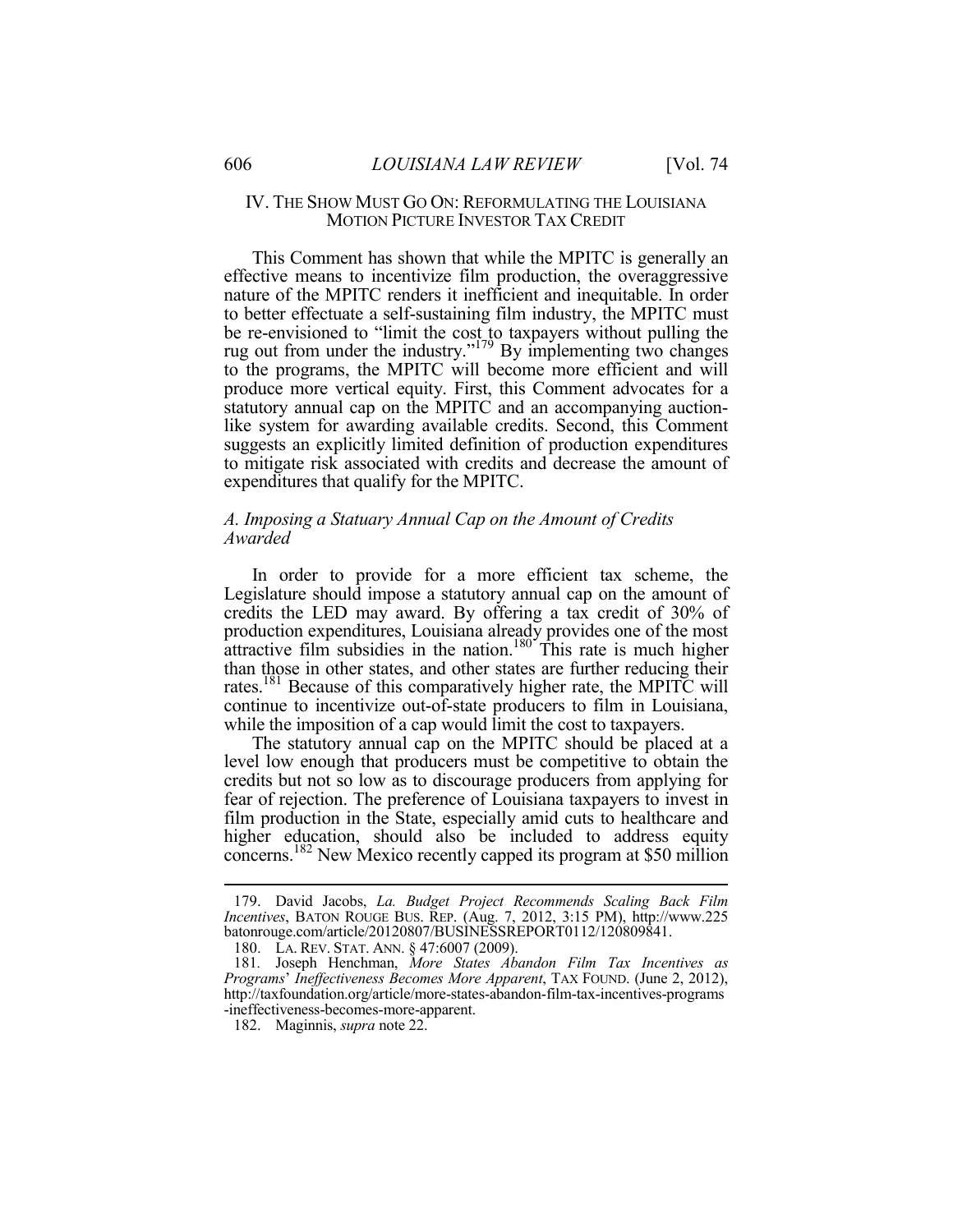per year and employed a rolling cap process that allows productions to carry leftover tax credits over into the ensuing fiscal year once the cap is reached.<sup>183</sup> New Mexico certified \$65.9 million in tax credits in 2010, and the subsidy rate was  $25\%$ .<sup>184</sup> Therefore, the \$50 million cap was about 23% lower than the previous year's open-ended level.<sup>185</sup> This follows the national trend of states' attitudes toward film tax incentive programs, as 16 states have dropped, suspended, or drastically scaled back their programs.<sup>186</sup> The following graph illustrates the national spending trends with regard to film tax credits.<sup>187</sup>



Louisiana should follow these national trends. There is little risk that film producers will begin to prefer other states' subsidies because other states' rates are not nearly as high as the MPITC's, and Louisiana can save a significant amount by capping the credits. Additionally, since New Mexico has capped its level 23% lower than Louisiana's open-ended level, $188$  Louisiana can reduce its

 <sup>183.</sup> MATHIS, *supra* note 3.

 <sup>184.</sup> Richard Verrier, *New Mexico Senate OKs \$50-million Cap on Film Tax Rebates*, L.A. TIMES (Mar. 17, 2011), http://articles.latimes.com/2011 /mar/17/business/la-fi-0317-ct-new-mexico-20110317.

 <sup>185. (\$50</sup> million cap – \$64.9 million 2010 level)/ \$64.9 million 2010 level.

 <sup>186.</sup> Henchman, *supra* note 181. Arizona, Arkansas, Idaho, Iowa, Kansas, Maine, New Jersey, and Washington all either suspended or dropped their programs. Alaska, Connecticut, Georgia, Hawaii, Michigan, Missouri, New Mexico, Rhode Island, and Wisconsin all scaled back. *Id.* 

 <sup>187.</sup> *Id.*

 <sup>188.</sup> *See supra* note 186.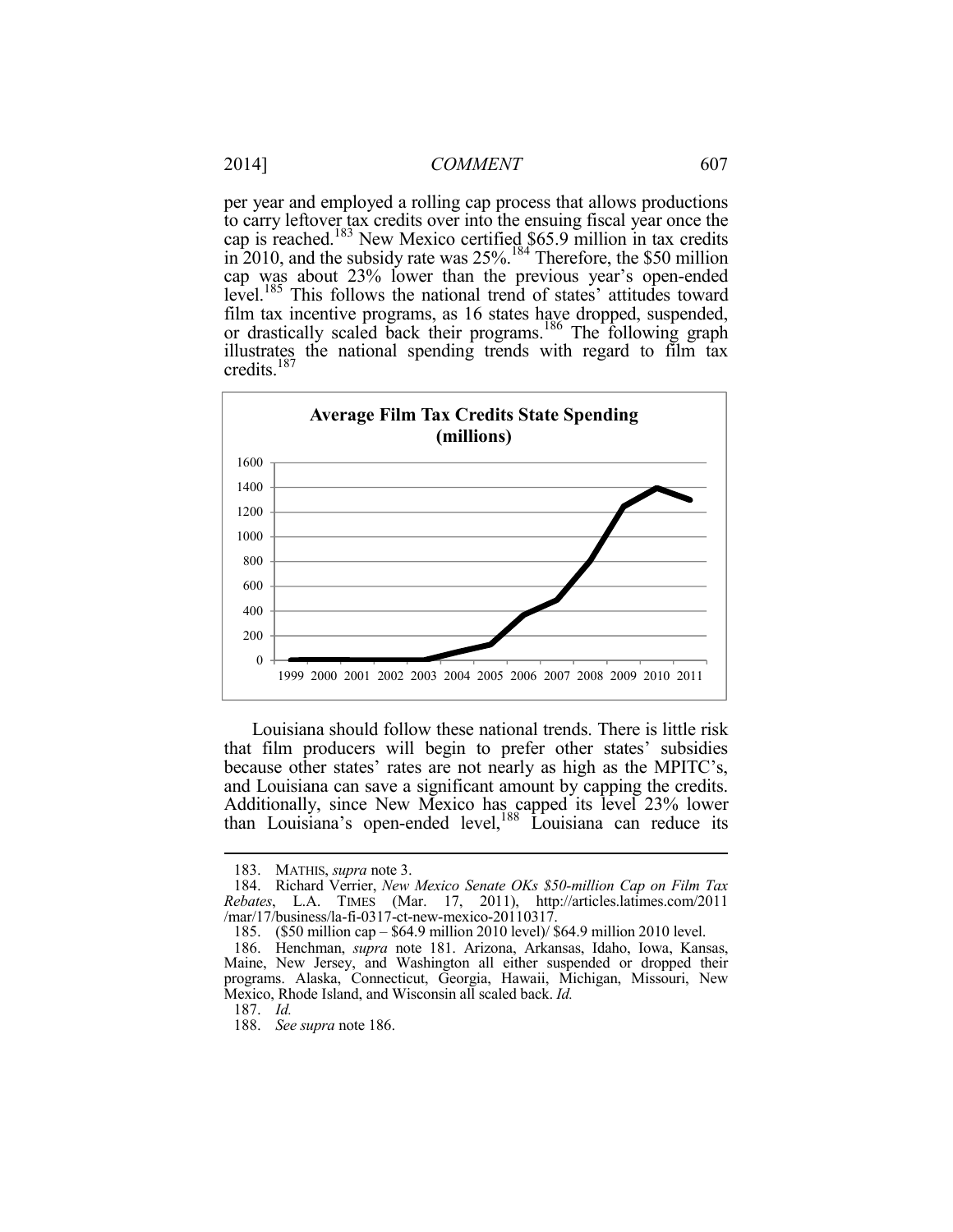subsidy level by at least that amount without worry that a cap will shift preferences toward New Mexico.

In 2011 to 2012, Louisiana paid \$231 million in credits at a 30% rate.<sup>189</sup> However, this was a sharp spike from previous years.<sup>190</sup> On average, Louisiana has spent about \$153.82 million on film tax credits per year in the past five years.<sup>191</sup> Because Louisiana has a much larger uncapped level of credits awarded, the cap should be set at a similar percent decrease as the New Mexico program so as not to "pull the rug out from under the industry."<sup>192</sup> Using New Mexico's 23% scale back as a benchmark, Louisiana should decrease its average uncapped level—\$153.82 million—by 23%.<sup>193</sup> This would mean a statutory cap placed around \$118.44 million.

#### *B. Auctioning off the Credits*

Decreasing the overall size of the MPITC will address the inefficiency created by the program's massive size. Additionally, the State should adopt an auction-like system to disperse the credits. Because the MPITC is so lucrative for film producers, offering one of the largest film tax credits in the nation, the cap will introduce scarcity into the market for Louisiana film tax credits that will in turn create beneficial competition among producers.<sup>194</sup>

The LED currently awards credits to producers after considering the criteria set out in the MPITC, which provides, in pertinent part, that when determining which productions should be awarded credits, the LED "shall take the following factors into consideration: (i) [t]he impact of the production on the immediate and long-term objectives of this Section [and] (ii) [t]he impact of the production on the employment of Louisiana residents."<sup>195</sup> The purpose of the MPITC is to "encourage development in Louisiana of a strong capital and infrastructure base for motion picture production in order

1

193. MATHIS, *supra* note 3.

 194. The Legislature has recently shown a continued commitment to the lucrative nature of the tax credits by declining to enact a proposed amendment that would have scaled the MPITC back to a 15% credit. H.B. 161, 2013 Leg., Reg. Sess. (La. 2013).

195. LA. REV. STAT. ANN. § 47:6007 (2009).

 <sup>189.</sup> MATHIS, *supra* note 3.

 <sup>190.</sup> *Id.*

 <sup>191.</sup> *Id.* (stating that the State spent the following: \$231 million in 2012, \$179.5 million in 2011, \$165.6 million in 2010, \$101 million in 2009, and \$92 million in 2008).

 <sup>192.</sup> Leslie Turk, *Scrutiny Heats Up on State's Film Incentives*, ACADIANA BUS. (Aug. 7, 2011, 11:30 AM), http://www.theind.com/business/11129-scrutinyheats-up-on-states-film-incentives.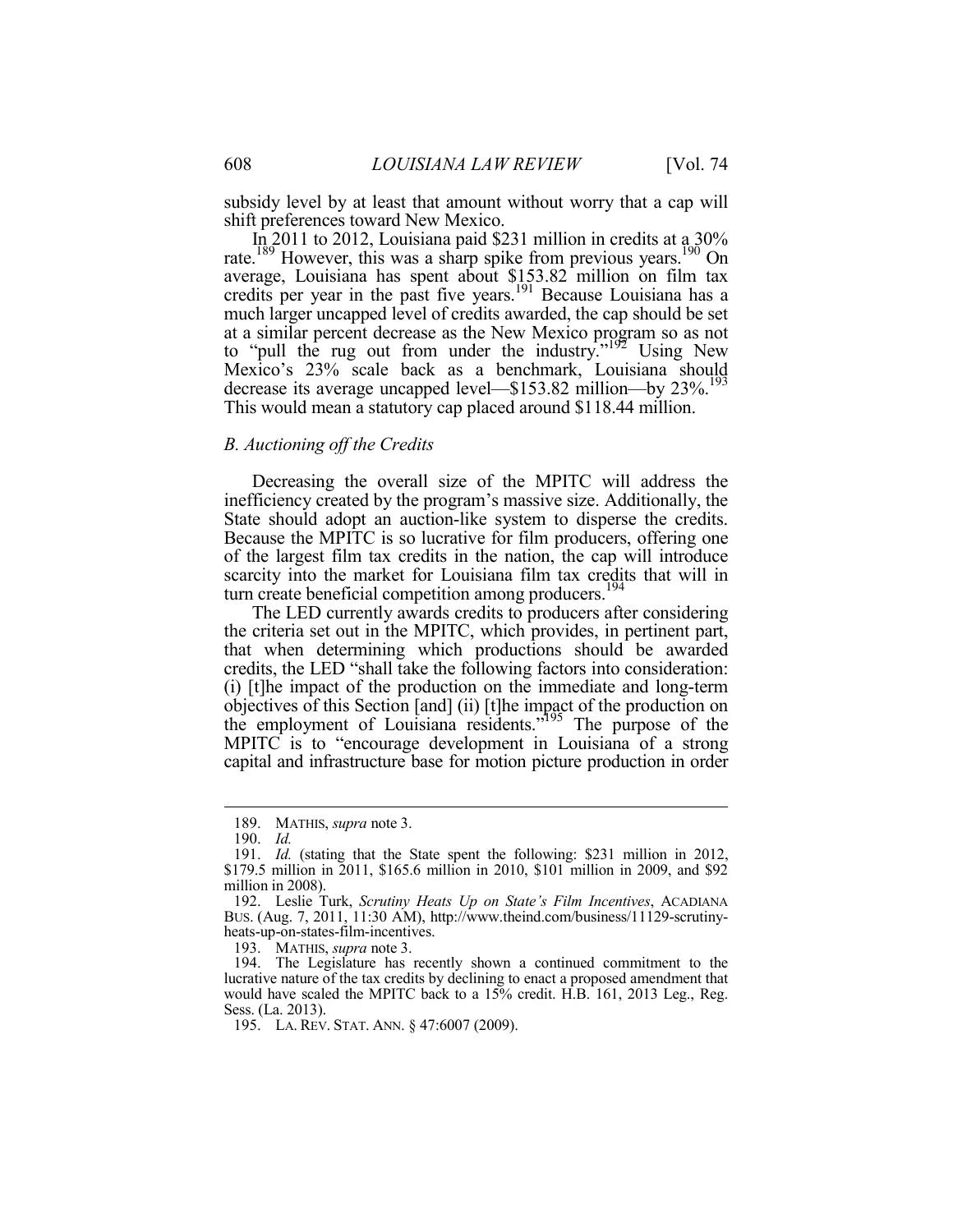to achieve an independent, self-supporting industry.<sup>"196</sup> To best effectuate these goals, the LED should award those credits to the productions that meet the two-part test laid out in the legislation.

In the proposed auction-like system, producers will present their prospective films to the LED and compete for the lucrative credits. The LED will decide to which films to award the credits based on the extent to which the films will impact development of a strong capital and infrastructure base and the employment of Louisiana residents.<sup>197</sup> Producers looking to ensure that their film secures the lucrative credits will make sure their production is appealing to the LED, possibly based on plans to use or invest in Louisiana production studios or promises to hire more Louisiana workers on a long-term basis. This will sufficiently address one of the largest complaints about the MPITC: Production companies are not hiring Louisiana workers long-term.<sup>198</sup> If only those producers who demonstrate a plan that effectuates the statutory goals are awarded the lucrative credits, producers in the auction system will compete head-to-head to show that their production will best benefit the State. A yearly auction system for the credits will help the LED determine which productions should be awarded the credit and will help enhance competition between producers, which benefits the State by addressing the efficiency and equity concerns.

#### *C. Narrowing the Definition of Production Expenditures*

The final suggested change is to tighten up the notion of production expenditures. Currently, the legislation defines production expenditures as:

[P]reproduction, production, and postproduction expenditures in this state directly relating to a state-certified production, including *without limitation* the following: set construction and operation; wardrobes, makeup, accessories, and related services; costs associated with photography and sound synchronization, lighting, and related services and materials; editing and related services; rental of facilities and equipment; leasing of vehicles; costs of food and lodging; digital or tape editing, film processing, transfer of film to tape or digital format, sound mixing, special and visual effects; and payroll.<sup>199</sup>

 <sup>196.</sup> *Id.* 

 <sup>197.</sup> *Id.*

 <sup>198.</sup> TANNENWALD, *supra* note 144.

 <sup>199.</sup> LA. REV. STAT. ANN. § 47:6007 (2009) (emphasis added).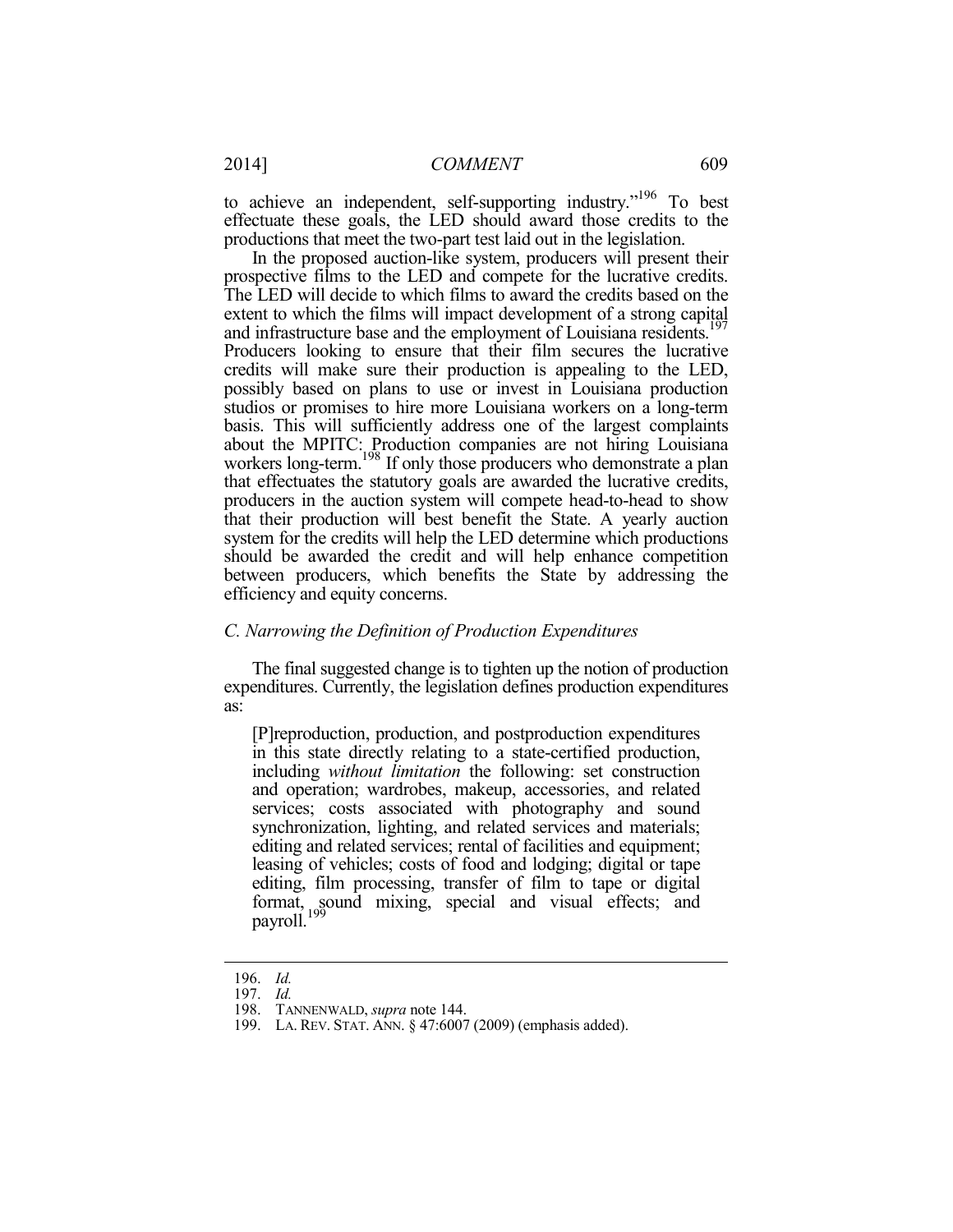The open-ended language, particularly the inclusion of the phrase "without limitation," leads to several unwarranted costs of the program. These costs translate to inefficiency and inequity in the MPITC.

This Comment advocates for the removal of the phrase "without limitations" to cut costs of the MPITC by allowing fewer items to qualify as production expenditures, which would result in fewer credits awarded. This loose definition of production expenditures lends itself to shrewd investors taking advantage of the MPITC without actually contributing to the Louisiana film industry.<sup>200</sup> The investigation and eventual recapture of these questionable credits is costly to the LED and in turn to the State. Moreover, many of these questionable production expenditures likely go unnoticed, imposing unwarranted costs.

A more absolute definition of production expenditures, like an explicit listing in the absence of the "without limitation" phrase, will decrease the number of falsely awarded credits and hence slash the costs associated with their recapture. Leaving this language openended only encourages clever obstructions and increased costs for the LED.<sup>201</sup> Finally, if fewer items qualify as production expenditures, fewer credits will be awarded. Cutting these costs will decrease the overall size of the MPITC. This will address both the efficiency and equity concerns about the MPITC.

<u>.</u>

 <sup>200.</sup> A notable controversy surrounding what actually qualifies as a production expense under "set construction and operation" occurred in 2009. Jeff Adelson, *Movie Tax Credit Projects to be Checked for Abuse*, NOLA.COM (July 11, 2012, 10:30 PM), http://www.nola.com/politics/index.ssf/2012/07/movie\_tax\_credit \_projects\_to\_b.html. Blaine Kern Artists and its partner, Louisiana Entertainment and Productions, claimed to have spent about \$3.4 million producing a documentary called "Blaine Kern's Mardi Gras: Building of the Greatest Free Show on Earth." Kern and his associates were awarded about \$1 million in credits. However, only about \$173,000 was actually spent on expenses for making the film while the rest was spent on the production of the floats—Kern's usual expenses incurred for the work he did for carnival krewes. *Id.* The LED then conducted an audit and found the credits were wrongfully awarded because the building of the floats did not count as a production expenditure. *Id.* The LED commenced recapture of the already awarded credits and is now considering imposing criminal liability on Kern and his associates. *Id.* Stephen Moret, Economic Development Secretary, says now there are enough controls in place to prevent this type of misuse, but there is still no definitive answer about what exactly falls under the category of "production expenditures." *Id.*

 <sup>201.</sup> The LED is a government entity. Although this change may not decrease the direct costs of the MPITC, it will reduce government costs indirectly. This still decreases the overall impact of the MPITC on Louisiana's budget.